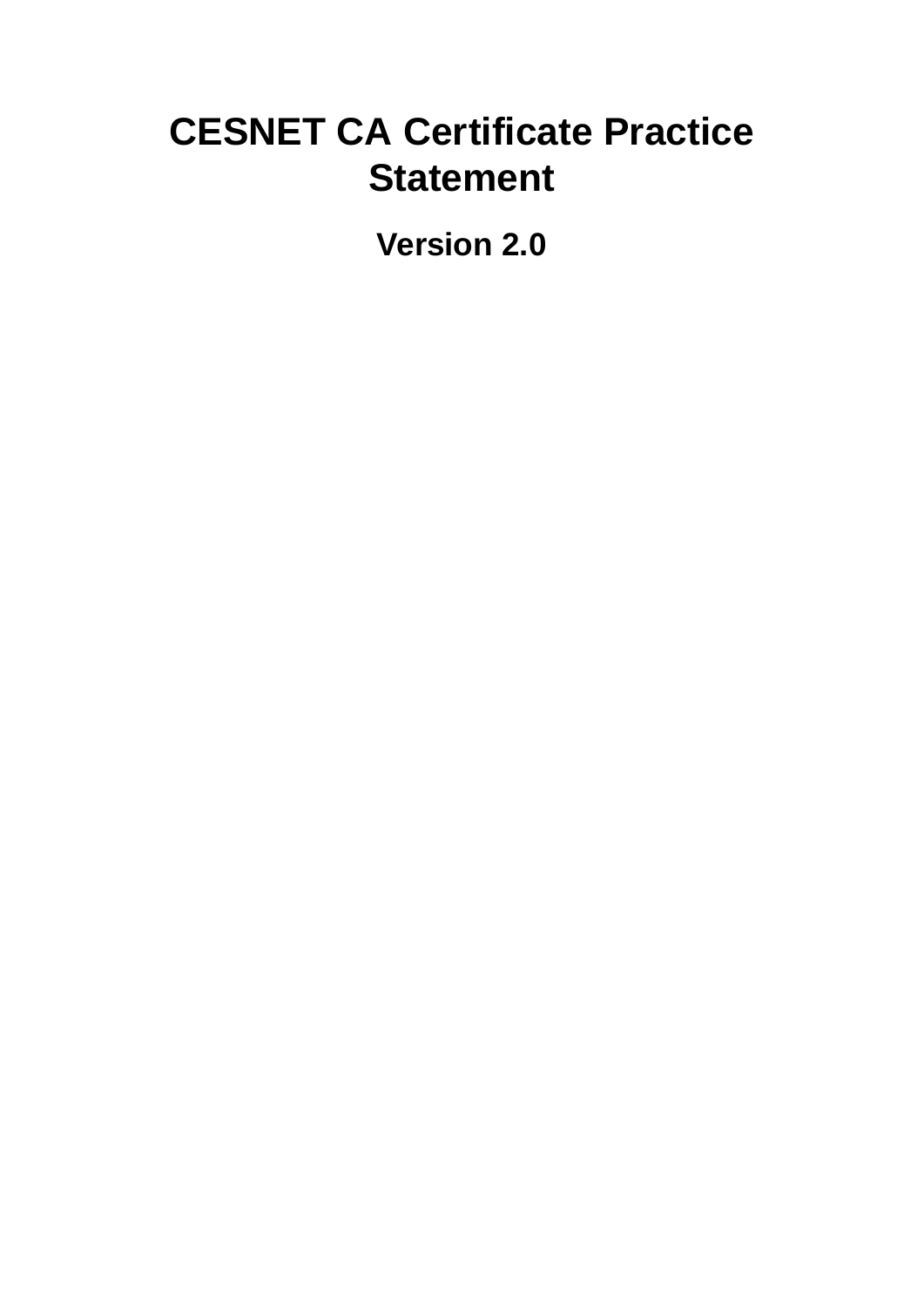## **CESNET CA Certificate Practice Statement: Version 2.0**

Published 2005 Copyright © 2001 - 2003 CESNET a. l. e.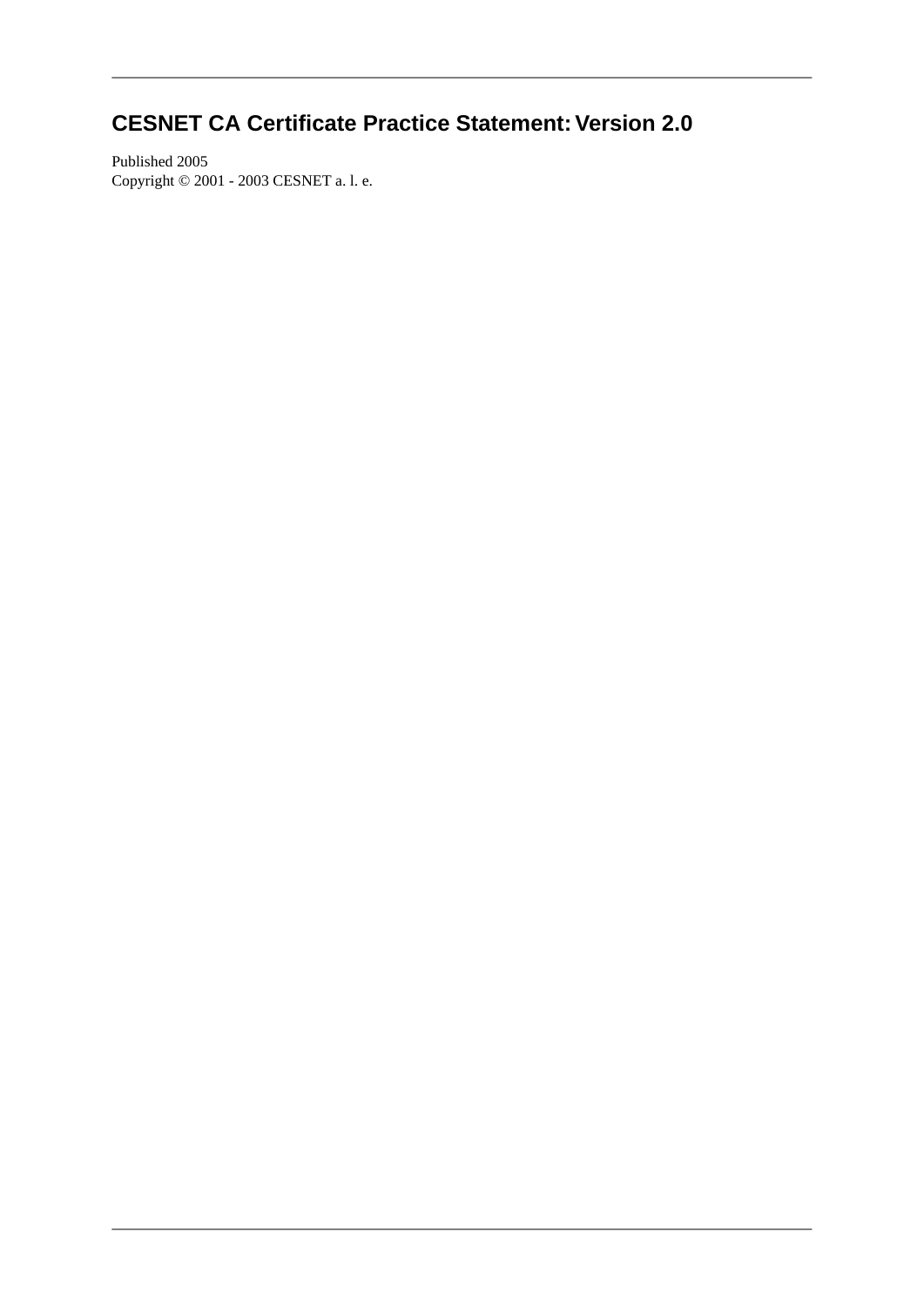# **Table of Contents**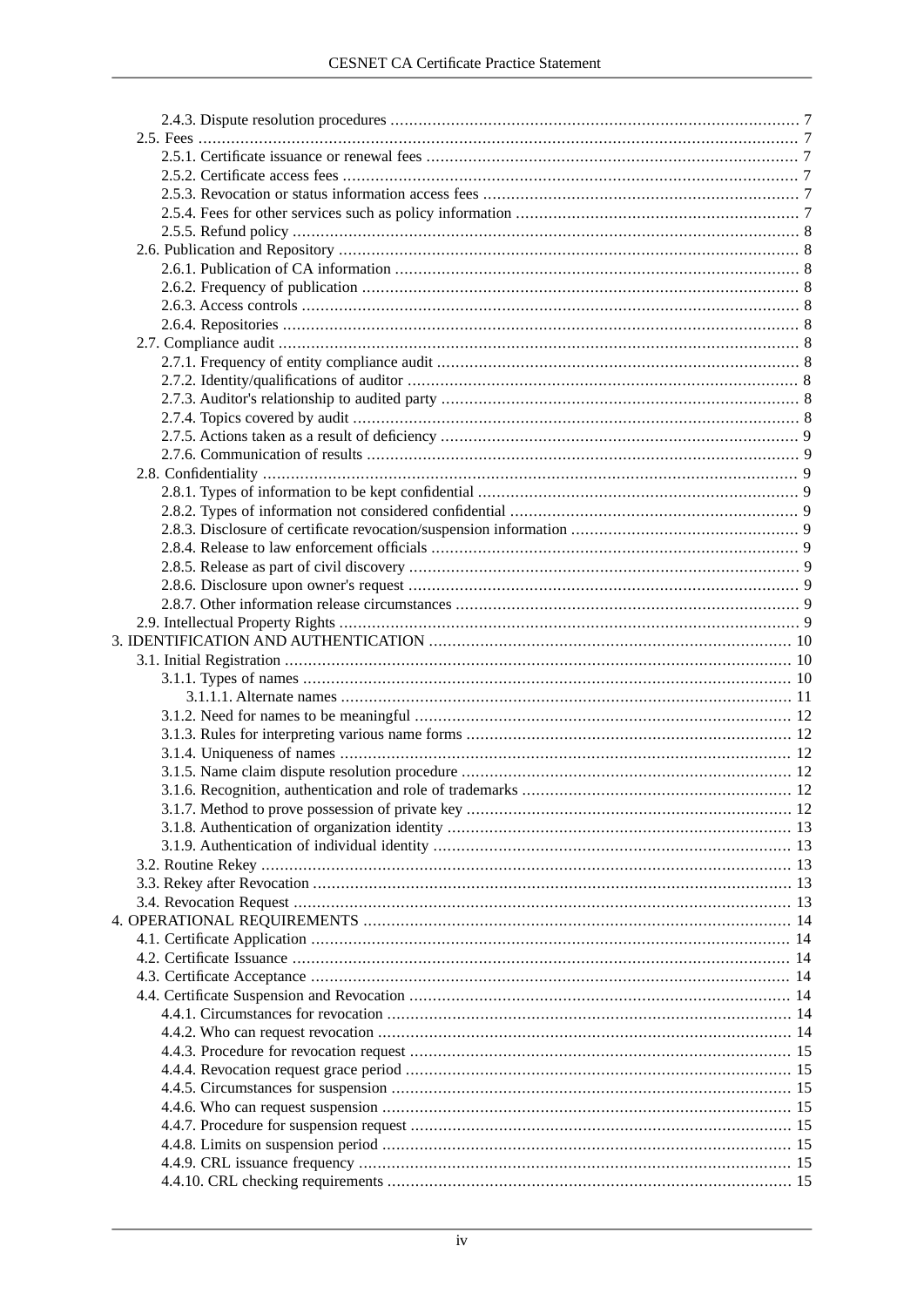| 4.4.14. Checking requirements for other forms of revocation advertisements  16 |  |  |
|--------------------------------------------------------------------------------|--|--|
|                                                                                |  |  |
|                                                                                |  |  |
|                                                                                |  |  |
|                                                                                |  |  |
|                                                                                |  |  |
|                                                                                |  |  |
|                                                                                |  |  |
|                                                                                |  |  |
|                                                                                |  |  |
|                                                                                |  |  |
|                                                                                |  |  |
|                                                                                |  |  |
|                                                                                |  |  |
|                                                                                |  |  |
|                                                                                |  |  |
|                                                                                |  |  |
|                                                                                |  |  |
|                                                                                |  |  |
|                                                                                |  |  |
|                                                                                |  |  |
|                                                                                |  |  |
|                                                                                |  |  |
|                                                                                |  |  |
|                                                                                |  |  |
|                                                                                |  |  |
|                                                                                |  |  |
|                                                                                |  |  |
|                                                                                |  |  |
|                                                                                |  |  |
|                                                                                |  |  |
|                                                                                |  |  |
|                                                                                |  |  |
|                                                                                |  |  |
|                                                                                |  |  |
|                                                                                |  |  |
|                                                                                |  |  |
|                                                                                |  |  |
|                                                                                |  |  |
|                                                                                |  |  |
|                                                                                |  |  |
|                                                                                |  |  |
|                                                                                |  |  |
|                                                                                |  |  |
|                                                                                |  |  |
|                                                                                |  |  |
|                                                                                |  |  |
|                                                                                |  |  |
|                                                                                |  |  |
|                                                                                |  |  |
|                                                                                |  |  |
|                                                                                |  |  |
|                                                                                |  |  |
|                                                                                |  |  |
|                                                                                |  |  |
|                                                                                |  |  |
|                                                                                |  |  |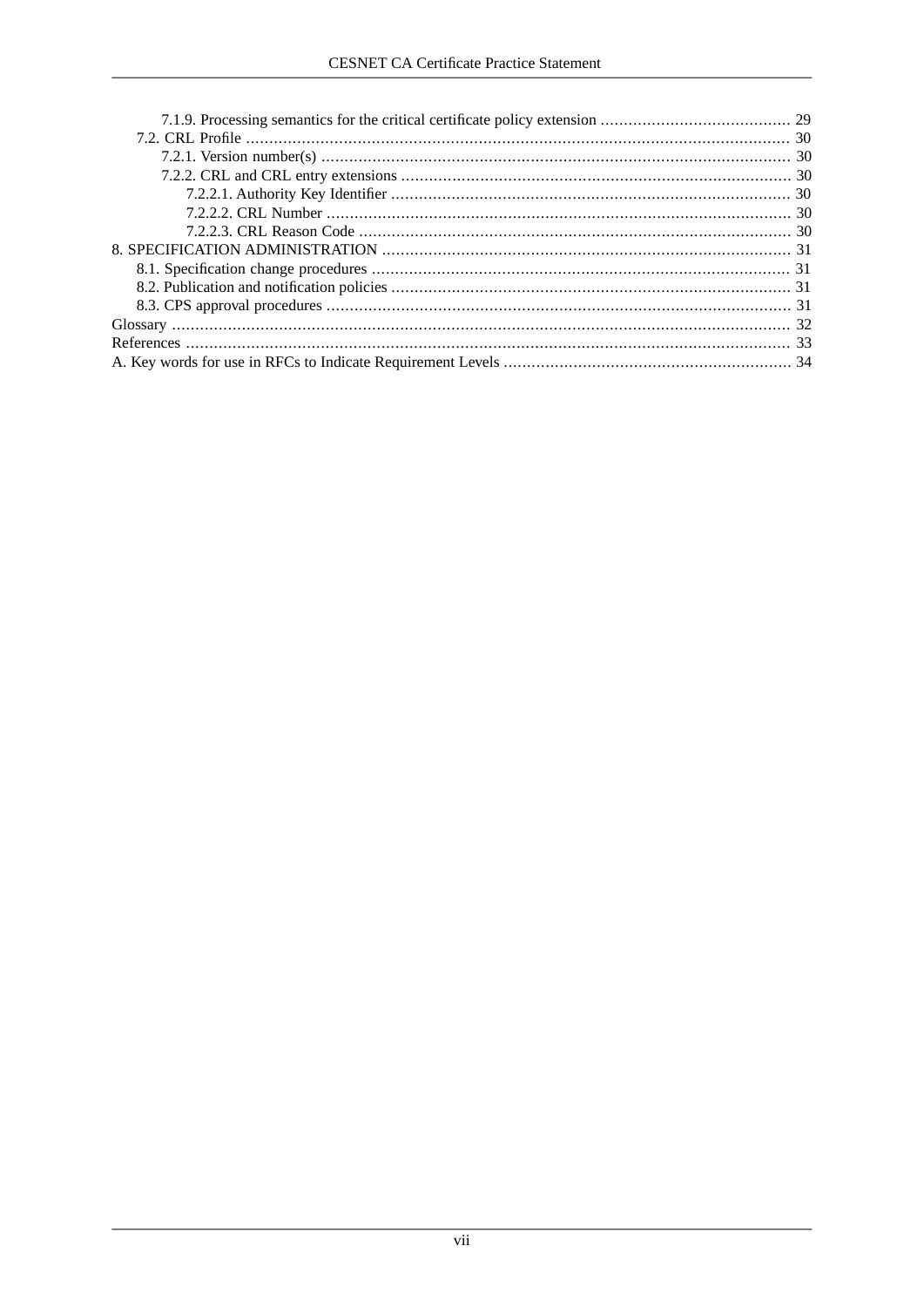# <span id="page-7-0"></span>**1. INTRODUCTION**

This document is consistent with [RFC 2527](#page-39-1). Therefore there are some sections that are maintained for compatibility, although they do not apply exactly to the services offered by CESNET CA. [Glossary](#page-38-0) provides a glossary of terms used in this document.

<span id="page-7-1"></span>Within this document the words "MUST", "MUST NOT", "REQUIRED", "SHALL", "SHALL NOT", "SHOULD", "SHOULD NOT", "RECOMMENDED", "MAY", "OPTIONAL" are to be interpreted as in [RFC 2119](#page-39-2). (See [Appendix A](#page-40-0)).

## **1.1. Overview**

<span id="page-7-2"></span>This CPS describes the practices employed by the CESNET CA in issuing the digital certificates.

<span id="page-7-3"></span>This CPS MAY be used by a relying party to determine the level of trust associated with a given policy.

## **1.2. Identification**

## **1.2.1. Certificate Practice Statement Name**

<span id="page-7-4"></span>CESNETCACertificatePracticeStatementv2:0

## **1.2.2. Object Identifiers**

This certificate practice statement is identified by the following unique registered Object Identifier (OID):

*1.3.6.1.4.1.8057.1.1.2.0*

| ISO assigned                        |               |
|-------------------------------------|---------------|
| Organization acknowledged by ISO    | 3             |
| <b>US Department of Defense</b>     | 6             |
| Internet                            |               |
| IANA registered private enterprises |               |
| <b>CESNET</b>                       | 8057          |
| <b>PKI</b>                          |               |
| Certificate Practice Statement      |               |
| Major version                       | $\mathcal{D}$ |
| Minor version                       |               |

## <span id="page-7-5"></span>**1.3. Community and Applicability**

<span id="page-7-6"></span>CESNET CA provides PKI services for the Czech academic community.

The specific applicability of the certificates issued by the CESNET CA MAY be stated in the relevant CP.

## **1.3.1. Certification authorities**

The CESNET CA digital certificates MUST be issued only by persons formally assigned by the CESNET a. l. e. director.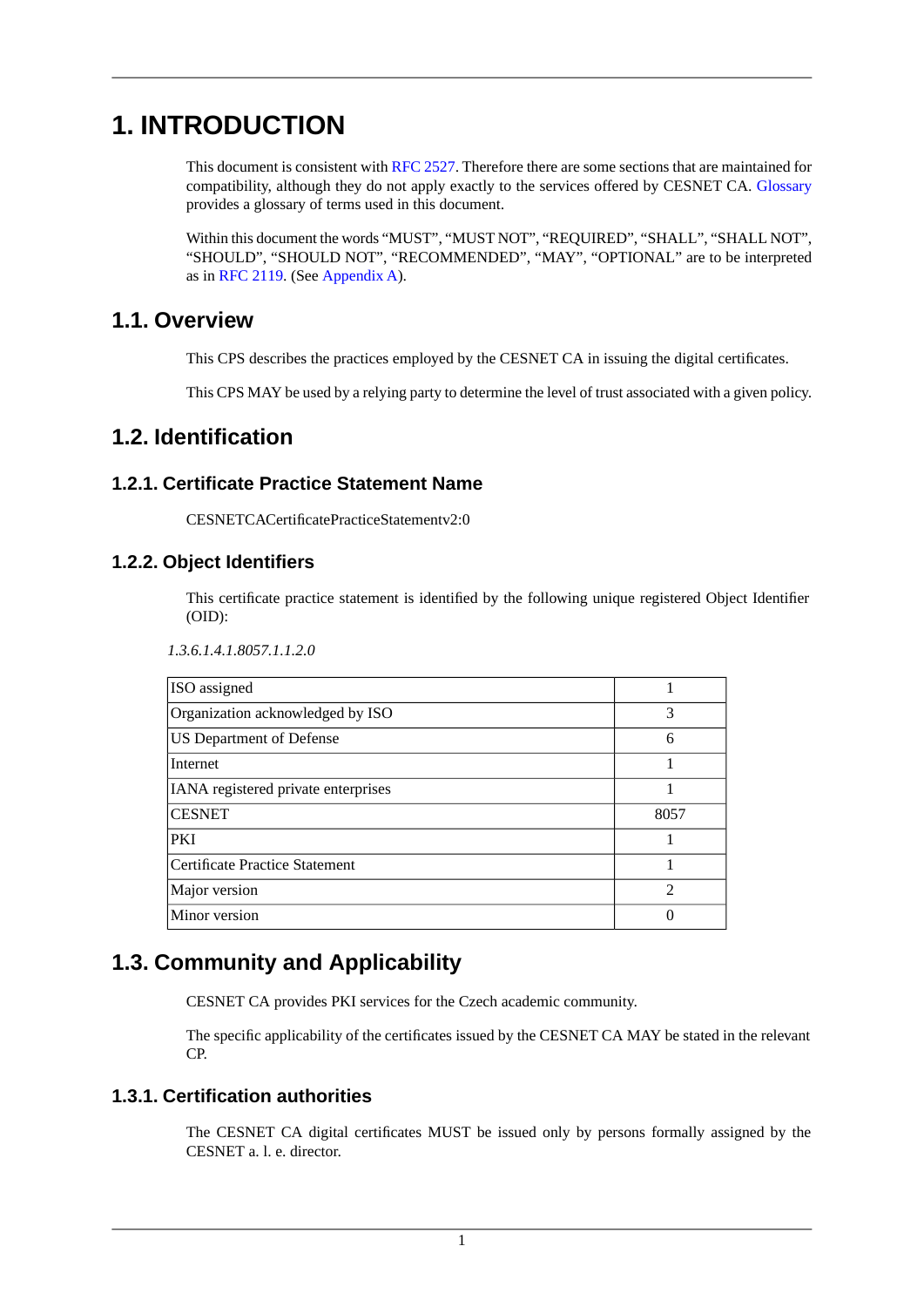## **1.3.2. Registration authorities**

<span id="page-8-0"></span>The CESNET CA manages the functions of its Registration Authority.

<span id="page-8-1"></span>Other RAs MAY be operated by sites within the Czech academic community, e. g. by universities or faculties. In that case the RAs MUST sign an agreement with the CESNET CA stating the obligation to adhere to this CPS and the relevant CPs.

## **1.3.3. End entities**

The targeted end entities are employees and students of Czech universities, Czech Academy of Sciences, and any organizations cooperating with these entities in the practice of research, educational and administrative functions as well as computers and application services operated by these organizations.

In accordance with the corresponding CP, subscribers that are the subject of the issued certificates may be:

- 1. Any natural person which can be uniquely identified.
- <span id="page-8-2"></span>2. Any legal person or entity which can be uniquely identified (e. g. university of faculty).
- 3. Any other object (e. g. server or hardware/software component) that can be uniquely identified.

## **1.3.4. Applicability**

Certificates issued by the CESNET CA MUST NOT be used for financial transactions.

Certificates issued by the CESNET CA can facilitate:

- **Authentication**
- **Authorization**
- **Confidentiality**
- **Integrity**
- Non-repudiation

<span id="page-8-3"></span>Applicable key usage is indicated in the "Key Usage" extension of the certificate. Any usage other than the one(s) indicated in this extension is at the risk of the relying party.

<span id="page-8-5"></span><span id="page-8-4"></span>The specific applicability requirements MAY be stated in the relevant CP.

## **1.4. Contact Details**

## **1.4.1. Specification administration organization**

This CPS is maintained by CESNET a. l. e. (<http://www.cesnet.cz/>).

## **1.4.2. Contact person**

All questions and comments concerning this CPS must be addressed to: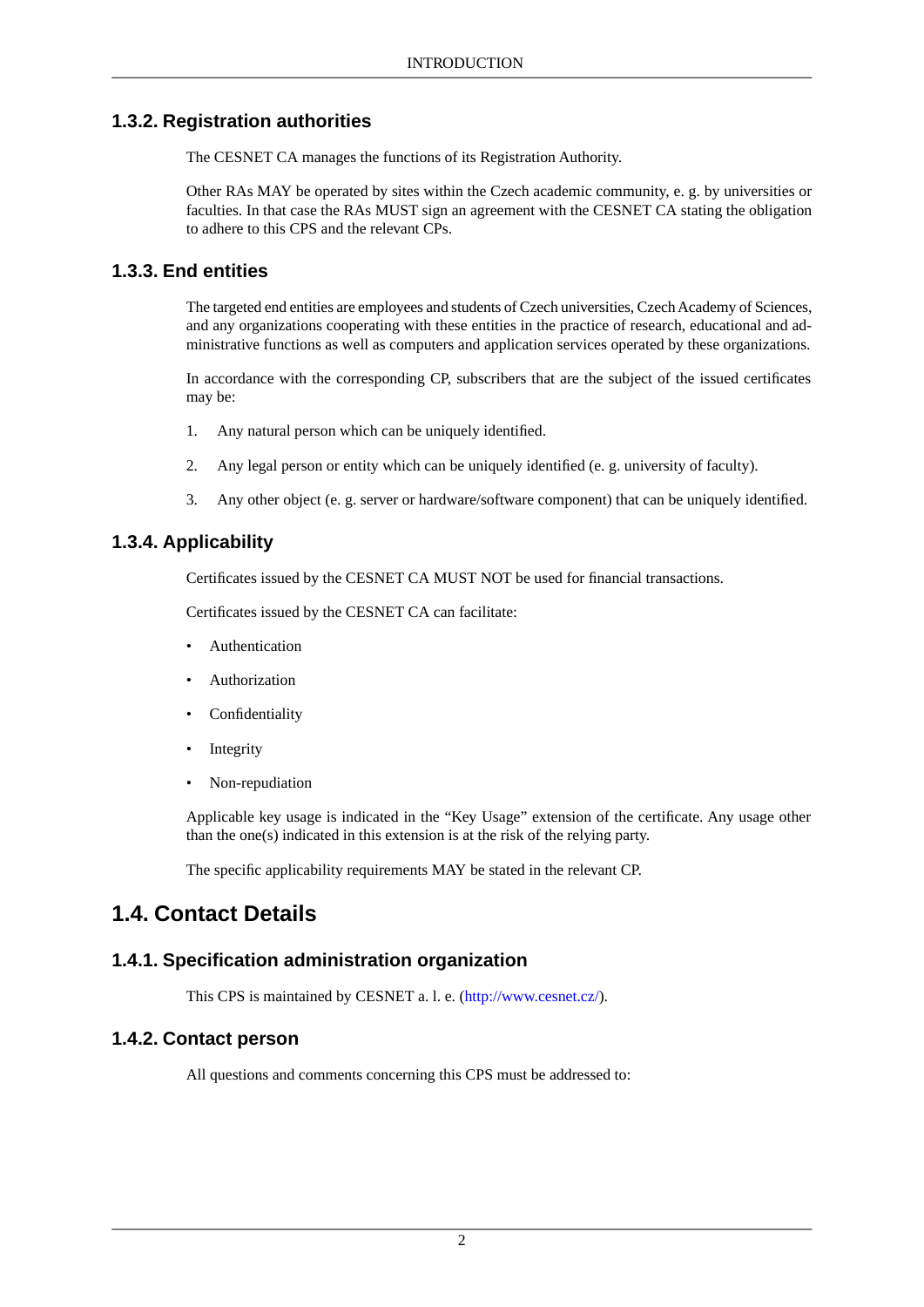CESNET CA CESNET a. l. e. Zikova 4 Prague 160 00 Czech Republic

<span id="page-9-0"></span> Email: <ca@cesnet.cz> URI: <http://www.cesnet.cz/pki/>

## **1.4.3. Person determining CPS suitability for the policy**

Not applicable.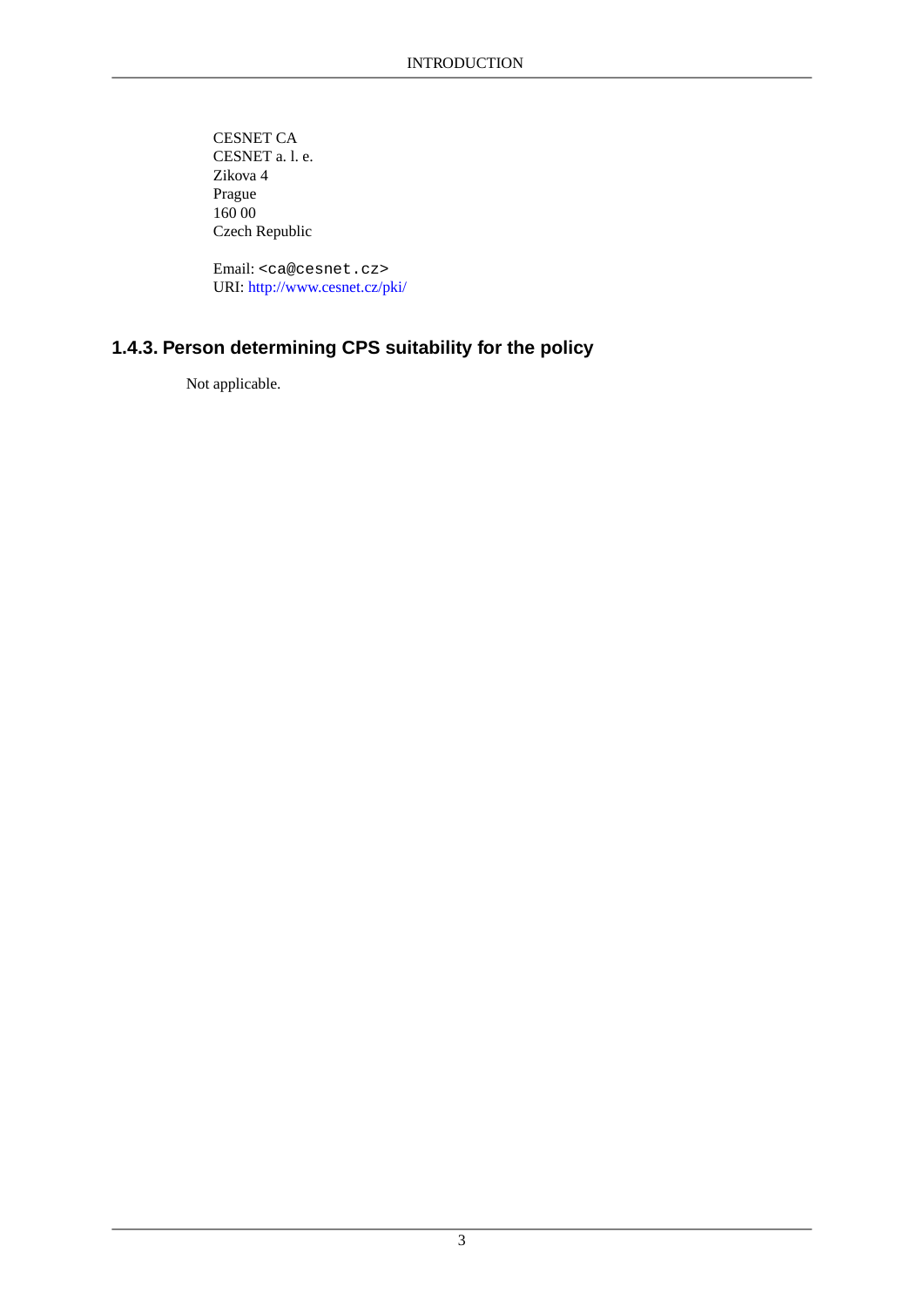# <span id="page-10-1"></span><span id="page-10-0"></span>**2. GENERAL PROVISIONS**

## <span id="page-10-2"></span>**2.1. Obligations**

## <span id="page-10-3"></span>**2.1.1. CA obligations**

#### **2.1.1.1. Compliance**

<span id="page-10-4"></span>The CESNET CA MUST publish a CPS describing the practices employed in issuing the digital certificates. The CA MUST operate in accordance with its CPS, and the law of the Czech Republic.

#### **2.1.1.2. Assurance of cross certification compliance**

<span id="page-10-5"></span>The CESNET CA MUST verify that any CA with which it cross-certifies complies with the mutually recognized CPs.

#### **2.1.1.3. Certificate requests**

The CA is obliged to handle certificate requests and issue new certificates:

- accept certification requests from entities requesting a certificate according to the agreed procedures contained in this CPS and in the relevant CP
- authenticate entities requesting a certificate, possibly by the help of separately designated RAs
- issue certificates based on requests from authenticated entities
- <span id="page-10-6"></span>• send notification of issued certificate to requesters
- make issued certificates publicly available

#### **2.1.1.4. Certificate revocation**

The CA is obliged to handle certificate revocation requests and certificate revocation:

- accept revocation requests from entities requesting a certificate to be revoked according to the agreed procedures contained in this CPS and the relevant CP
- <span id="page-10-7"></span>• authenticate entities requesting a certificate to be revoked
- issue a CRL
- <span id="page-10-8"></span>make CRLs publicly available

#### **2.1.1.5. Data privacy**

The CA is authorized to collect the information related to personal data that is necessary to perform its services. These personal data can only be used in the context of the certification services provision. The subscriber has the right to access and request correction of these data.

#### **2.1.1.6. Protection of issuing CA's private key**

The CA is obliged to protect its private key in accordance with this CPS.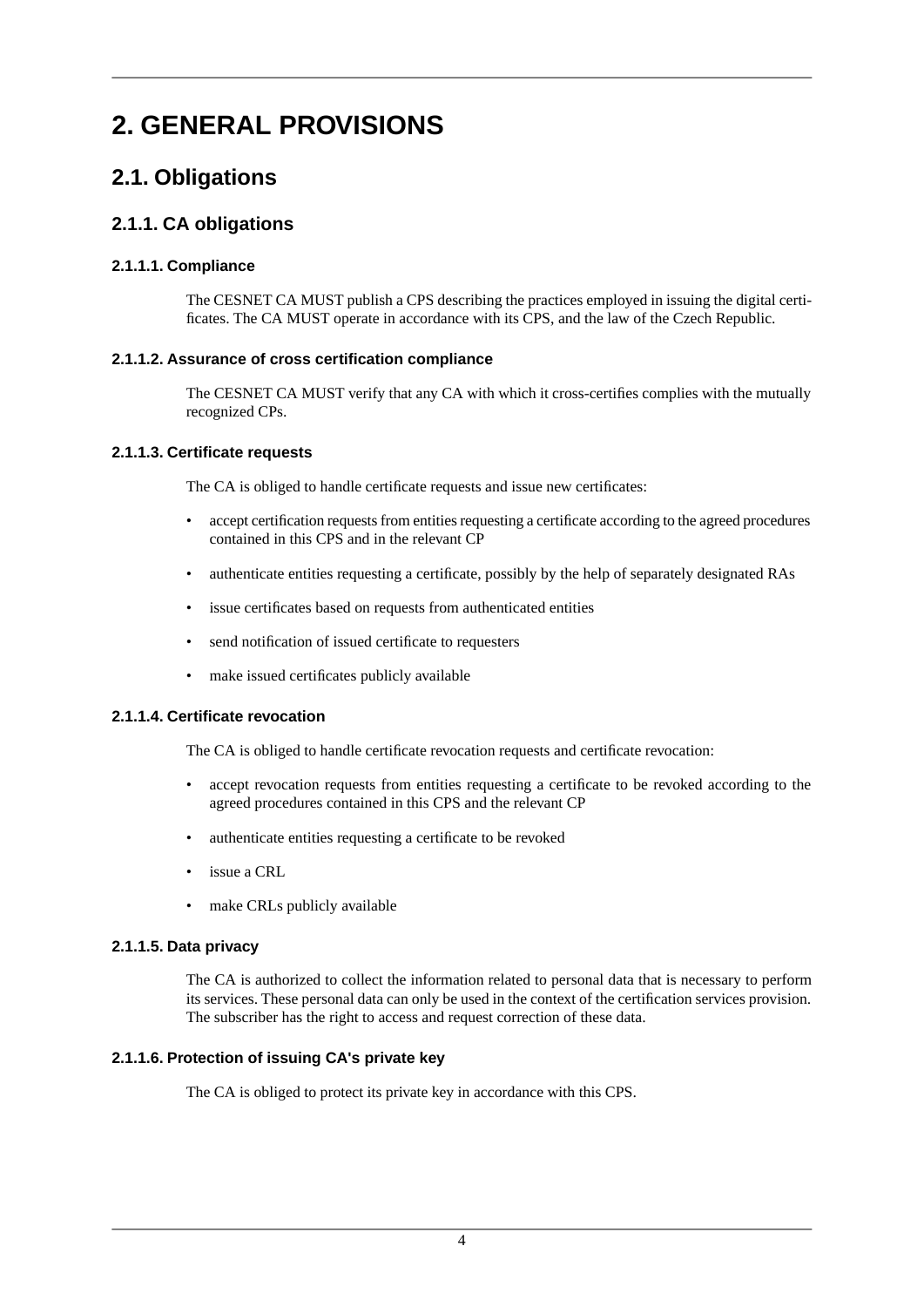#### **2.1.1.7. Restriction on issuing CA's private key use**

<span id="page-11-1"></span><span id="page-11-0"></span>The CA's private key used for issuing certificates in accordance with this CPS may be used only for signing certificates and CRLs, and other adequate information consistent with the certificate issuance.

## **2.1.2. RA obligations**

<span id="page-11-2"></span>An RA is obliged to operate RA service. This includes:

#### **2.1.2.1. Compliance**

<span id="page-11-3"></span>The RA MUST operate in accordance with its CPS and the law of the Czech Republic.

#### **2.1.2.2. Authentication of the subject's identity**

<span id="page-11-4"></span>The RA is obliged to authenticate the identity of the subject to be certified using procedures specified in [Section 3.1](#page-16-1).

#### **2.1.2.3.Validation of the connection between a public key and the requester identity**

<span id="page-11-5"></span>The RA is obliged to verify that the requester is in possession of the private key corresponding to the public key contained in the certificate request using procedures specified in [Section 3.1.7](#page-18-5).

#### **2.1.2.4. Maintain certificate application information**

<span id="page-11-7"></span><span id="page-11-6"></span>The RA is obliged to keep supporting evidence for any certificate request made to a CA (e. g., certificate request forms) in accordance with this CPS.

#### **2.1.2.5. Protection of RA's private key**

The RA is obliged to protect its private key in accordance with this CPS.

#### **2.1.2.6. Restriction on RA private key use**

<span id="page-11-9"></span><span id="page-11-8"></span>The private key used by a RA for signing certificate signing requests (CSRs), certificate suspensions, and certificate revocations as part of its RA function must not be used for any other purpose. Separate certificates will be issued to facilitate routine secure communication by the RA.

## <span id="page-11-10"></span>**2.1.3. Subscriber obligations**

#### **2.1.3.1. Accuracy of representations in certificate applications**

<span id="page-11-11"></span>Subscribers MUST accurately represent the information required of them in a certificate request process.

#### **2.1.3.2. Key pair generation**

Subscribers MUST generate their public key pair using a trustworthy method.

#### **2.1.3.3. Protection of entity's private key**

Subscribers MUST properly protect their private key at all times, against loss, disclosure to any other party, modification and unauthorized use, in accordance with this CPS and the relevant CP. From the creation of their private and public key pair, subscribers are personally and solely responsible of the confidentiality and integrity of their private keys. Every usage of their private key is assumed to be the act of its owner.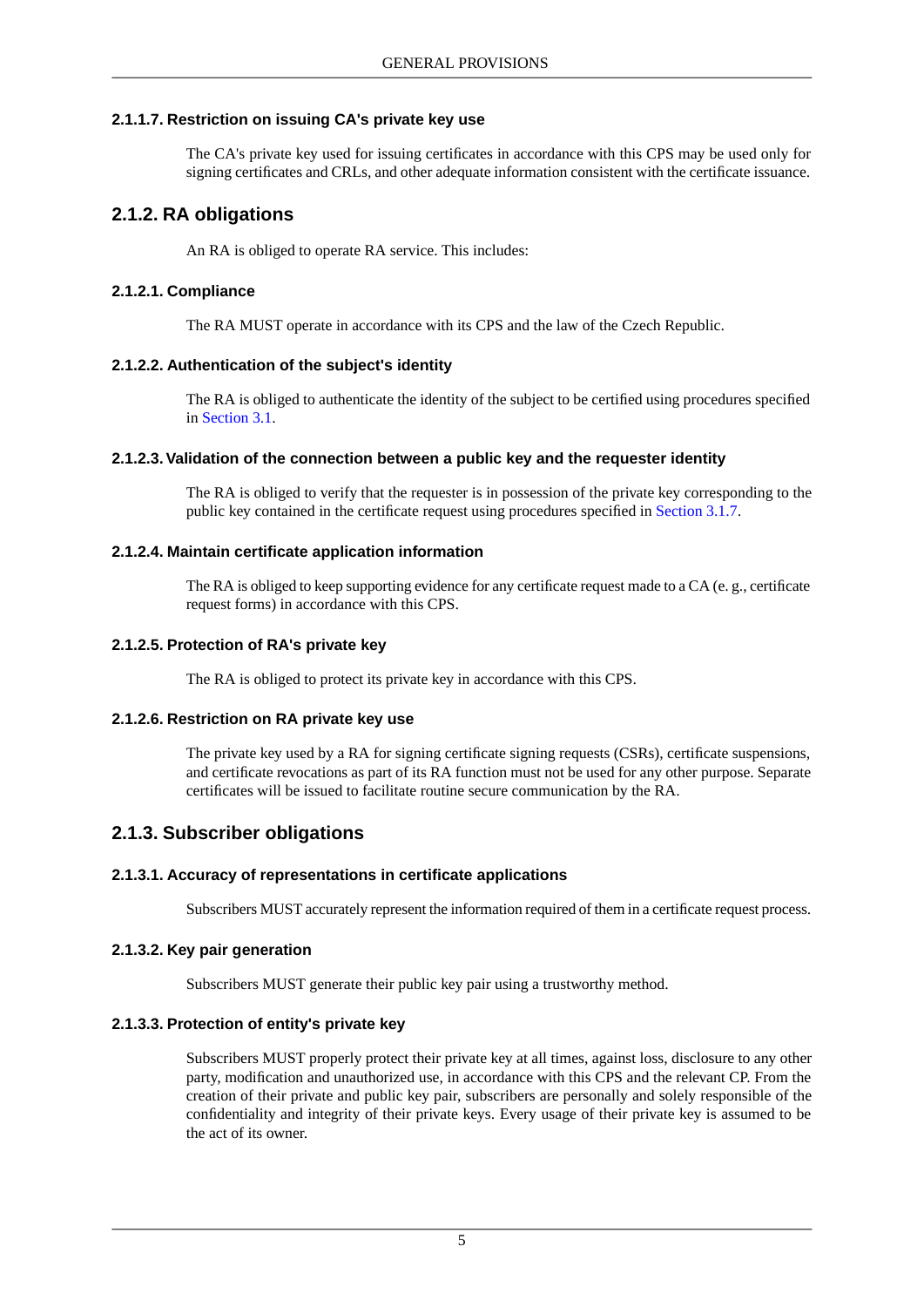#### **2.1.3.4. Notification of CA upon private key compromise**

<span id="page-12-1"></span><span id="page-12-0"></span>Upon suspicion that their private keys are compromised subscribers MUST notify the CA that issued their certificates by sending a certificate revocation request.

#### **2.1.3.5. Notification of CA upon any change in their certificate content**

<span id="page-12-2"></span>Upon any change in the content of their certificates subscribers MUST notify the CA that issued their certificates by sending a certificate revocation request.

#### **2.1.3.6. Restrictions on private key and certificate use**

<span id="page-12-3"></span>Subscribers MUST use the keys and certificates only for the purposes authorized by the CA.

#### **2.1.3.7. Personal data**

<span id="page-12-5"></span><span id="page-12-4"></span>By submitting a certificate request, the subscriber authorizes the CESNET CA to treat and conservate their personal data in compliance with this CPS.

### **2.1.4. Relying party obligations**

#### **2.1.4.1. CPS**

<span id="page-12-6"></span>A relying party MUST be familiar with the CPS and the relevant CP before drawing any conclusion on how much trust he can put in the use of a certificate issued from the CA.

#### **2.1.4.2. Purposes for which certificate is used**

<span id="page-12-7"></span>The relying party MUST only use the certificate for the proscribed applications and MUST NOT use the certificates for forbidden applications

#### **2.1.4.3. Digital signature verification responsibilities**

<span id="page-12-9"></span><span id="page-12-8"></span>Relying parties MUST verify the digital signature of a received digitally signed message and to verify the digital signature of the CA who issued the certificate used for the verification purpose.

#### **2.1.4.4. Revocation and suspension checking responsibilities**

<span id="page-12-10"></span>When validating a certificate a relying party MUST check it for its validity, revocation, or suspension.

#### **2.1.5. Repository obligations**

<span id="page-12-11"></span>The CESNET CA SHALL use a publicly accessible repository to store certificates and Certificate Revocation Lists (CRLs). The repository SHALL be available as much as practically possible.

## <span id="page-12-12"></span>**2.2. Liability**

#### **2.2.1. CA liability**

The CESNET CA warrants that all certificates issued were issued in accordance with this CPS and the relevant CP.

#### **2.2.2. RA liability**

RA warrants that subscriber's identity has been verified and that the identities in the certificate were valid at the time of issuance.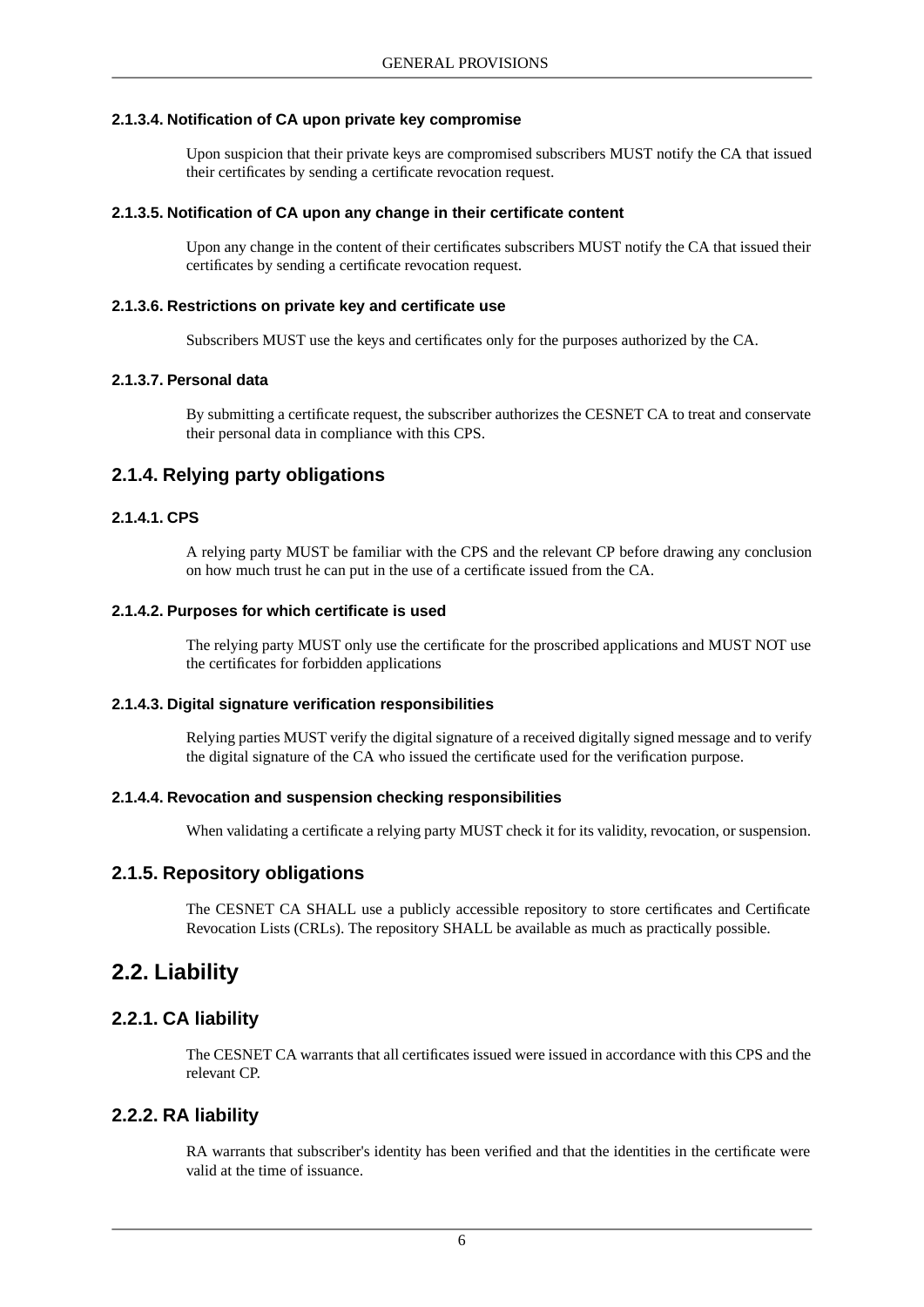## **2.3. Financial responsibility**

<span id="page-13-1"></span><span id="page-13-0"></span>No financial responsibility is accepted for certificates issued under this CPS.

## **2.3.1. Indemnification by relying parties**

<span id="page-13-2"></span>The CESNET CA assumes no financial responsibility for improperly used certificates.

## **2.3.2. Fiduciary relationships**

<span id="page-13-3"></span>Issuance of certificates in accordance with this CPS and the corresponding CP does not make the CESNET CA, or any RA within the CESNET CA infrastructure an agent, fiduciary, trustee, or other representative of subscribers or relying parties.

## **2.3.3. Administrative processes**

<span id="page-13-5"></span><span id="page-13-4"></span>Not applicable.

## **2.4. Interpretation and Enforcement**

## **2.4.1. Governing law**

<span id="page-13-6"></span>This CPS is governed by the law of the Czech Republic.

## **2.4.2. Severability, survival, merger, notice**

<span id="page-13-7"></span>Should it be determined that one section of this CPS is incorrect or invalid, the other sections shall remain in effect until the CPS is updated as indicated in [Chapter 8](#page-37-0)

## **2.4.3. Dispute resolution procedures**

<span id="page-13-8"></span>In case of a dispute based on the contents of this CPS, the Director of CESNET a. l. e. will be the sole person responsible for resolution of the problem. The complainer cannot take legal action against CESNET a. l. e. or any of the CESNET a. l. e. partners.

<span id="page-13-10"></span><span id="page-13-9"></span>If arbitration proves impossible, the parties can take legal actions.

## **2.5. Fees**

## **2.5.1. Certificate issuance or renewal fees**

<span id="page-13-11"></span>No fees are charged for issuing certificates.

## **2.5.2. Certificate access fees**

<span id="page-13-12"></span>Access to certificates on the CESNET CA Certificate Registry is free of charge.

## **2.5.3. Revocation or status information access fees**

Access to Certificate Revocation Lists on the CESNET CA Certificate Registry is free of charge.

## **2.5.4. Fees for other services such as policy information**

No fees are charged for allowing policy and CPS information access.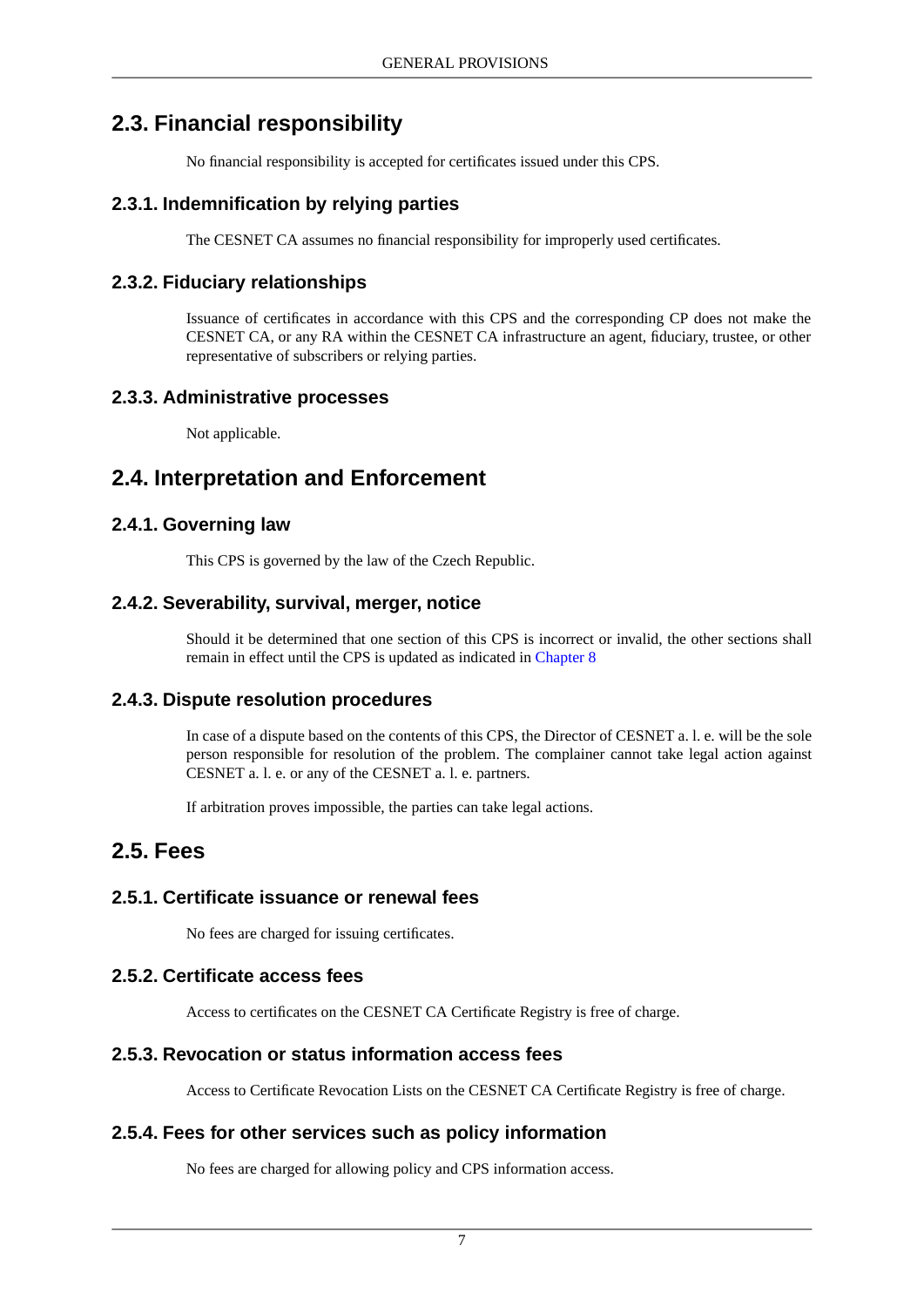## **2.5.5. Refund policy**

<span id="page-14-2"></span><span id="page-14-1"></span><span id="page-14-0"></span>Not applicable.

## **2.6. Publication and Repository**

## **2.6.1. Publication of CA information**

The CESNET CA MUST make publicly available, in its repositories:

- 1. The CESNET CA Certificate Practice Statement in<http://www.cesnet.cz/pki/CPS.html>
- 2. The applicable Certificate Policies in<http://www.cesnet.cz/pki/CP/>.
- 3. All issued certificates including CA-certificates in [ldap://ldap.cesnet-ca.cz/.](ldap://ldap.cesnet-ca.cz/)
- <span id="page-14-3"></span>4. Signed Certificate Revocation Lists in [http://www.cesnet.cz/pki/crl/.](http://www.cesnet.cz/pki/crl/)

## **2.6.2. Frequency of publication**

<span id="page-14-4"></span>CRL publication must be in accordance with [Section 4.4.9](#page-21-6) of this CPS.

CPS publication must be in accordance with [Chapter 8](#page-37-0) of this CPS.

## **2.6.3. Access controls**

There is no access control on reading the CP or the CPS.

<span id="page-14-5"></span>There is no access control on reading the certificates.

<span id="page-14-6"></span>The certificates, CRLs, CPs and CPS in the electronic repository are protected against any unauthorized modification.

## **2.6.4. Repositories**

<span id="page-14-7"></span>Chosen electronic repository must comply to this CPS. See [Section 2.1.5](#page-12-9).

## **2.7. Compliance audit**

<span id="page-14-8"></span>The CESNET CA declares that their practices fully comply with this CPS.

## **2.7.1. Frequency of entity compliance audit**

<span id="page-14-9"></span>No stipulation

## **2.7.2. Identity/qualifications of auditor**

<span id="page-14-10"></span>No stipulation

## **2.7.3. Auditor's relationship to audited party**

No stipulation

## **2.7.4.Topics covered by audit**

No stipulation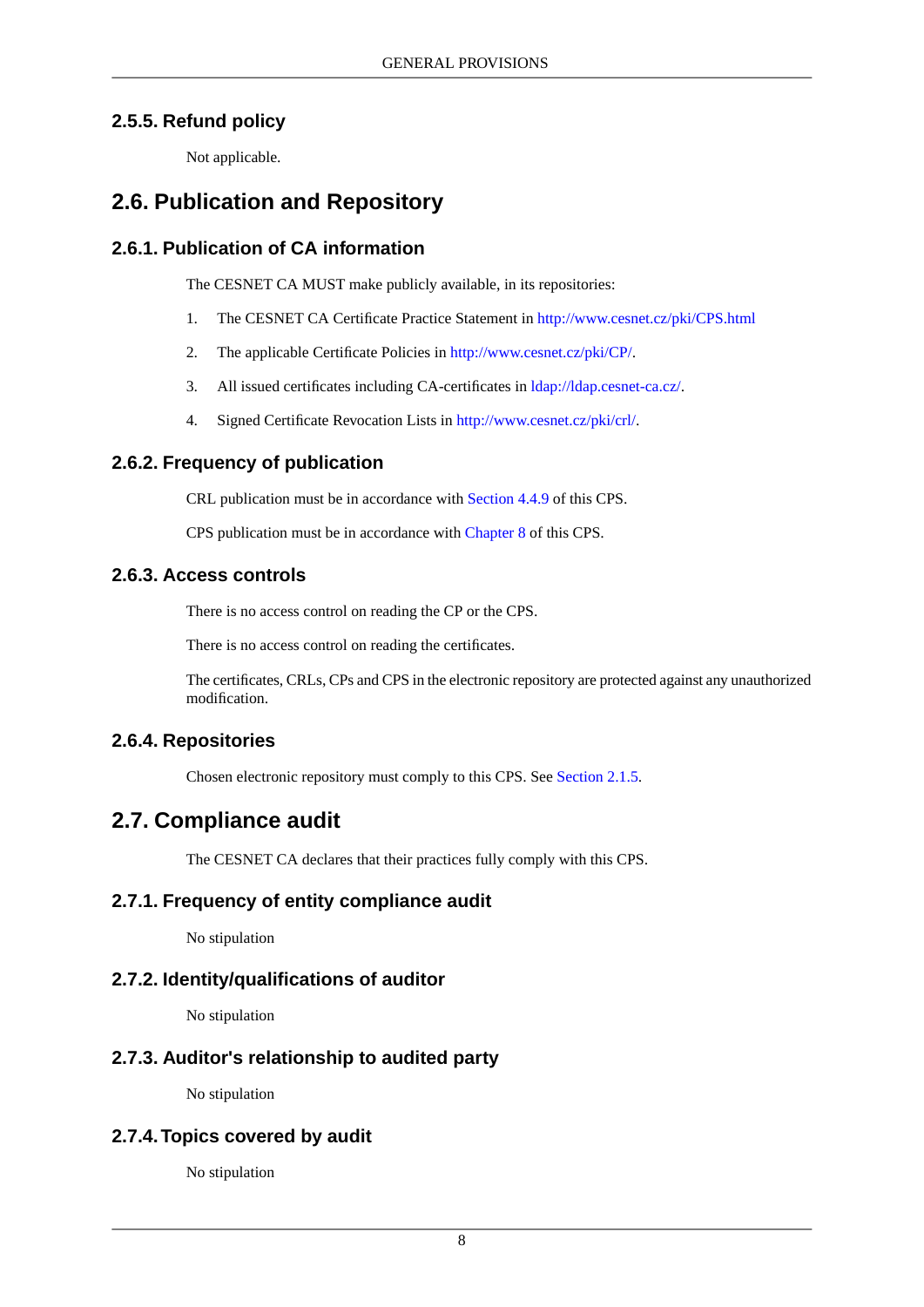## **2.7.5. Actions taken as a result of deficiency**

<span id="page-15-1"></span><span id="page-15-0"></span>No stipulation

## **2.7.6. Communication of results**

<span id="page-15-2"></span>No stipulation

## **2.8. Confidentiality**

<span id="page-15-3"></span>The CA collects personal information about the subscribers (e. g. full name, organization, and e-mail address). These data MUST be processed in a way that ensures privacy protection according to the law of the Czech Republic.

## **2.8.1.Types of information to be kept confidential**

<span id="page-15-4"></span>All subscribers' information that is not present in the certificate and CRL issued by the CESNET CA is considered confidential and SHALL not be released outside without explicit subscriber's authorization.

## **2.8.2.Types of information not considered confidential**

<span id="page-15-5"></span>Information included in public certificates and CRLs issued by the CESNET CA are not considered confidential.

## **2.8.3. Disclosure of certificate revocation/suspension information**

<span id="page-15-6"></span>When a certificate is revoked, a reason code MAY be included in the CRL entry for the action. This reason code is not considered confidential and may be shared with all other users and relying parties. However, no other details concerning the revocation are normally disclosed.

## **2.8.4. Release to law enforcement officials**

<span id="page-15-8"></span><span id="page-15-7"></span>The CESNET CA MUST NOT disclose confidential information to any third party, except when required by law enforcement officials that exhibit regular warrant.

## **2.8.5. Release as part of civil discovery**

<span id="page-15-9"></span>The CESNET CA MUST NOT disclose confidential information to any third party, except when required by law enforcement officials that exhibit regular warrant.

## **2.8.6. Disclosure upon owner's request**

<span id="page-15-10"></span>The CA will release information if authorized by the subscriber.

## **2.8.7. Other information release circumstances**

Not applicable

## **2.9. Intellectual Property Rights**

The CESNET CA claims no intellectual property rights on issued certificates.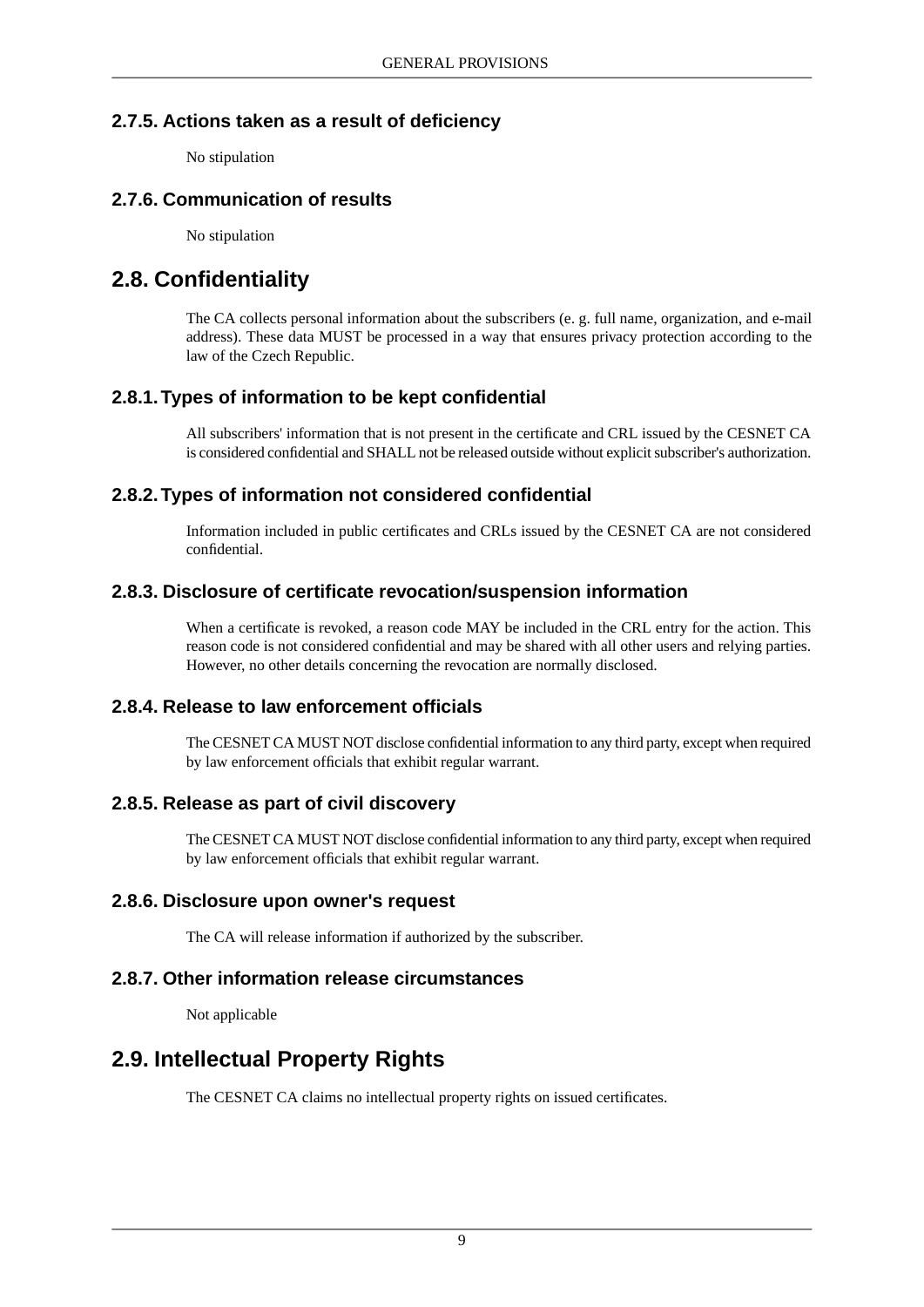# <span id="page-16-1"></span><span id="page-16-0"></span>**3. IDENTIFICATION AND AUTHENTICATION**

## <span id="page-16-2"></span>**3.1. Initial Registration**

## **3.1.1.Types of names**

The CESNET CA assigns each entity a X.501 Distinguished Name (DN, see [X.501\)](#page-39-3) which serves as a unique identifier of the entity. The DN is inserted in the subject field of the certificate(s) issued to the entity to bind the entity to the certificate(s). The DN MUST be a non-empty printableString.

All end entity DNs in certificates issued under this CPS SHALL start with invariable part identifying the CA (dc=cesnet, dc=cz). The following variable part can consists of the optional RDN indicating the organization which the subscriber is affiliated to (O=*name of the organization*, see Organization), followed by an optional RDN indicating the organizational unit which the subscriber is affiliated to (OU=*name of the organization unit*), followed by the end entity's common name (CN=*end entity's name*, see Common name). The structure of the variable part of the DN MAY be defined or restricted by the relevant CP.

The naming attributes of the subscriber to be requested to identify and authenticate the requester depend on the type of certificate that the subscriber requires. The choice of the types and format of names used in the fields of the certificate conforms to [RFC 3280.](#page-39-4)

Following naming attributes MAY be used in end entities' Distinguished Names. In the case where the applicable CP states the rules for constructing the DN, the rules required by the CP take precedence over this CPS.

#### **Country.**

| Attribute name | $\mathcal{C}$                                                                                                                                                                                                        |
|----------------|----------------------------------------------------------------------------------------------------------------------------------------------------------------------------------------------------------------------|
| <b>OID</b>     | 2.5.4.6                                                                                                                                                                                                              |
| Necessity      | Optional.                                                                                                                                                                                                            |
| Comments       | For personal certificates, this is the country of residence of the subscriber. For<br>server certificates, it is the country where the server is located. CESNET CA re-<br>quires a proper evidence of the relation. |

#### **Location.**

| Attribute name |                                                                                                                                                                                                                        |
|----------------|------------------------------------------------------------------------------------------------------------------------------------------------------------------------------------------------------------------------|
| 0ID.           | 2.5.4.7                                                                                                                                                                                                                |
| Necessity      | Optional.                                                                                                                                                                                                              |
| Comments       | For personal certificates, this is the locality of residence of the subscriber. For<br>server certificates, it is the locality where the server is located. CESNET CA re-<br>quires a proper evidence of the relation. |

#### **Common name.**

| Attribute name | CΝ                                                                                                                                                                                                                                |
|----------------|-----------------------------------------------------------------------------------------------------------------------------------------------------------------------------------------------------------------------------------|
| OID            | 2.5.4.3                                                                                                                                                                                                                           |
| Necessity      | Mandatory.                                                                                                                                                                                                                        |
| Comments       | For personal certificates, this attribute SHOULD contain subscriber's first name<br>followed optionally by initials followed by surname. CESNET CA MUST verify<br>the personal names comparing them with an official id document. |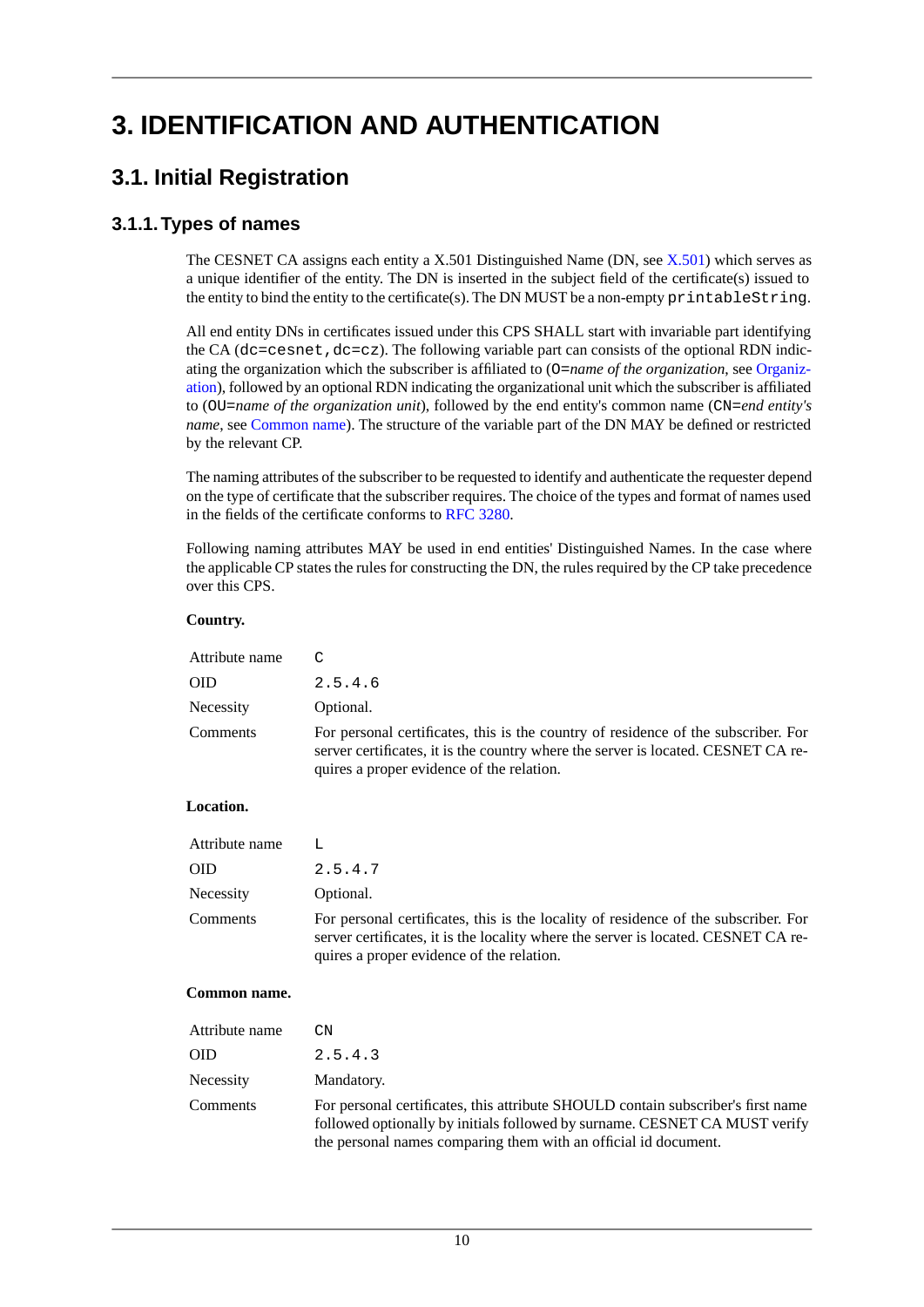For server certificates, it SHOULD contain the fully qualified domain name of the server.

#### **Organization.**

| Attribute name | Ω                                                                                                                                                                                                                                                                                       |
|----------------|-----------------------------------------------------------------------------------------------------------------------------------------------------------------------------------------------------------------------------------------------------------------------------------------|
| OID            | 2.5.4.10                                                                                                                                                                                                                                                                                |
| Necessity      | Optional.                                                                                                                                                                                                                                                                               |
| Comments       | For personal certificates, this is the official name of the institution the subscriber<br>is affiliated with. For server certificates, it is the official name of the institution<br>operating the server. In both cases CESNET CA requires an evidence of the affil-<br><i>iation.</i> |

#### **Organizational Unit.**

| Attribute name | OU                                                                                                                                                                                                                                                                                                                         |
|----------------|----------------------------------------------------------------------------------------------------------------------------------------------------------------------------------------------------------------------------------------------------------------------------------------------------------------------------|
| <b>OID</b>     | 2.5.6.5                                                                                                                                                                                                                                                                                                                    |
| Necessity      | Optional.                                                                                                                                                                                                                                                                                                                  |
| Comments       | For personal certificates, this is the official name of the organizational unit or<br>department the subscriber is affiliated with. For server certificates, it is the official<br>name of the organizational unit or department operating the server. In both cases<br>CESNET CA requires an evidence of the affiliation. |

#### <span id="page-17-0"></span>**3.1.1.1. Alternate names**

In addition to names used to construct the Subject field of the certificate, other names, as specified in Section 4.2.1.7 of [RFC 3280](#page-39-4), are recognized by CESNET CA and MAY be included in the certificate upon subscriber's request. These include:

#### **Internet email address.**

| Included as | subjectAltName extension                                                                                                                                                                                                                         |
|-------------|--------------------------------------------------------------------------------------------------------------------------------------------------------------------------------------------------------------------------------------------------|
| type        | rfc822Name                                                                                                                                                                                                                                       |
| Necessity   | Optional.                                                                                                                                                                                                                                        |
| Comments    | Email address(es) in the $addr$ -spec format, as defined in RFC 822 provided<br>by the subscriber. The functionality of all email addresses MUST be checked by<br>sending a unique email challenge message to which the subscriber must respond. |

#### **Domain name system label.**

| Included as | subjectAltName extension                                                                                                                                                                                                                                                                                 |
|-------------|----------------------------------------------------------------------------------------------------------------------------------------------------------------------------------------------------------------------------------------------------------------------------------------------------------|
| type        | dNSName                                                                                                                                                                                                                                                                                                  |
| Necessity   | Optional.                                                                                                                                                                                                                                                                                                |
| Comments    | DNS name(s) in the "preferred name syntax", as defined by RFC 1034 provided<br>by the subscriber. The CESNET CA MUST be presented a signed statement of<br>the DNS name(s) holder claiming its rights to use the name(s) and delegating the<br>right to use the name in a certificate to the subscriber. |

#### **IP address.**

| Included as | subjectAltName extension |
|-------------|--------------------------|
| type        | iPAddress                |
| Necessity   | Optional.                |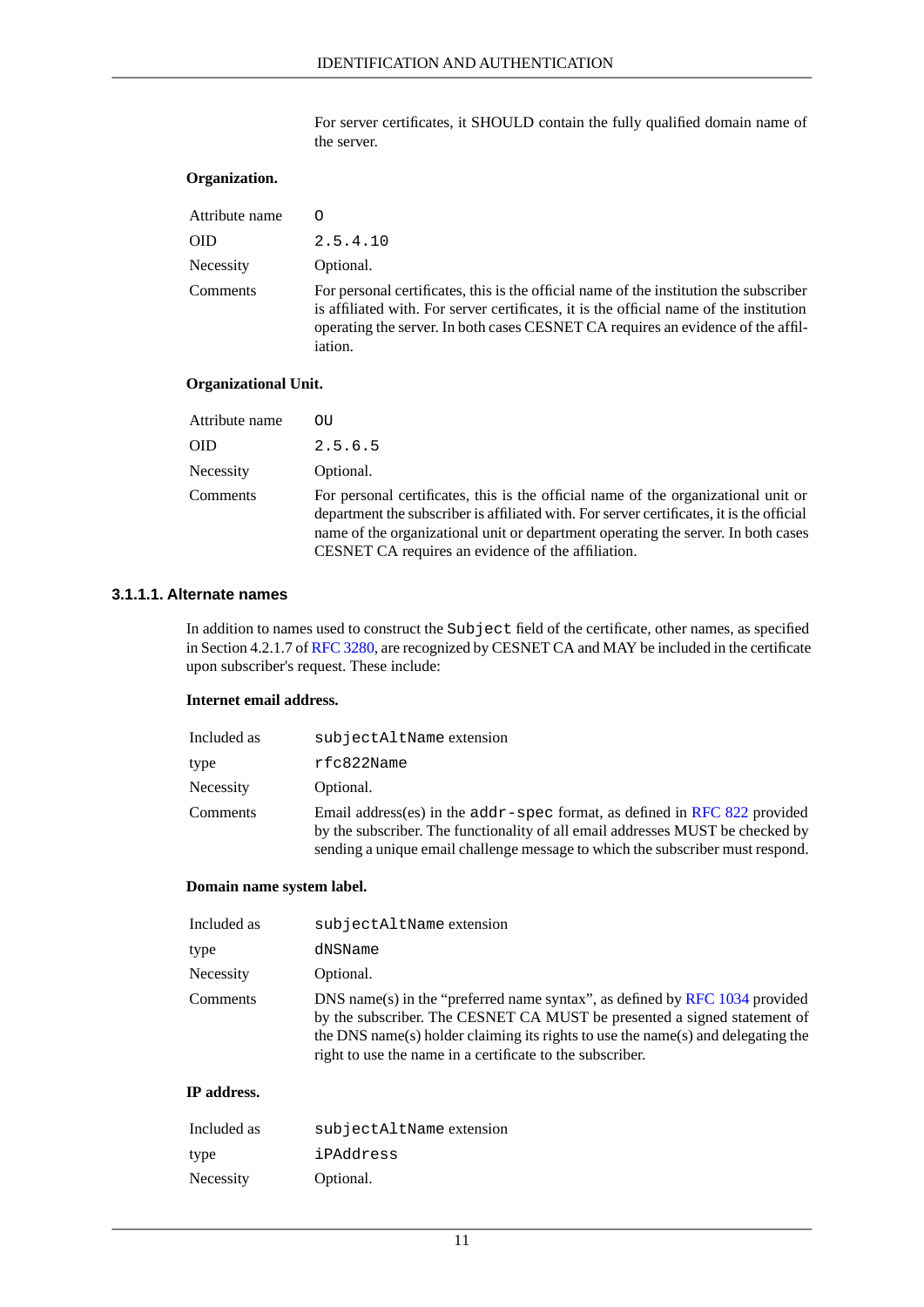IP address as in "network byte order", as specified in [RFC 791](#page-39-7) (IPv4) or [RFC](#page-39-8) [1883](#page-39-8) (IPv6) provided by the subscriber. The CESNET CA MUST be presented Comments a signed statement of the IP address holder claiming its rights to use the address and delegating the right to use the address in a certificate to the subscriber.

<span id="page-18-0"></span>Other names defined in in Section 4.2.1.7 of [RFC 3280](#page-39-4) MAY be used in full conformance with the standard.

## **3.1.2. Need for names to be meaningful**

The Subject and Issuer names contained in a certificate MUST be meaningful in the sense that the issuing CA has proper evidence of the existent association between these names and the entities to which they belong.

For personal certificates, the CN DN attribute SHOULD contain the legal name as presented in a government issued photo-identification.

<span id="page-18-1"></span>For server certificates, the CN DN attribute SHOULD contain the fully qualified domain name of the server.

## **3.1.3. Rules for interpreting various name forms**

<span id="page-18-2"></span>See [Section 3.1.1](#page-16-2) and [Section 3.1.2](#page-18-0).

## **3.1.4. Uniqueness of names**

<span id="page-18-3"></span>The CESNET CA guarantees the uniqueness of the subject names. In case of name collision when more than one person use the same name, a random string is appended to the CN to make the name unique.

## **3.1.5. Name claim dispute resolution procedure**

<span id="page-18-5"></span><span id="page-18-4"></span>Name disputes are managed according to the law of the Czech Republic.

## **3.1.6. Recognition, authentication and role of trademarks**

The CESNET CA does not guarantee that the names issued will contain the requested trademarks.

## **3.1.7. Method to prove possession of private key**

The requester is required to prove possession of the private key which corresponds to the public key in the certificate request before signing.

When obtaining a personal or individual certificate is initiated by a key generation tag or control which the individual's web browser reads on the CA's user registration web page. Key generation and certificate signing request generation and submission are tied together in a single session, and there is a reasonable presumption of possession of private key in requests originating in web browser functions.

For signature keys not generated in a single certificate certificate issuing HTTPS session, this is done by the requester using its private key to sign a value and providing that value to the RA. The RA SHALL then validate the signature using the public key from the subscriber's certificate request.

For encryption keys not generated in a single certificate certificate issuing HTTPS session , the requester is asked to decrypt a random challenge encrypted with the public key contained in the certificate request.

In case that the validation fails, the certificate MUST NOT be issued.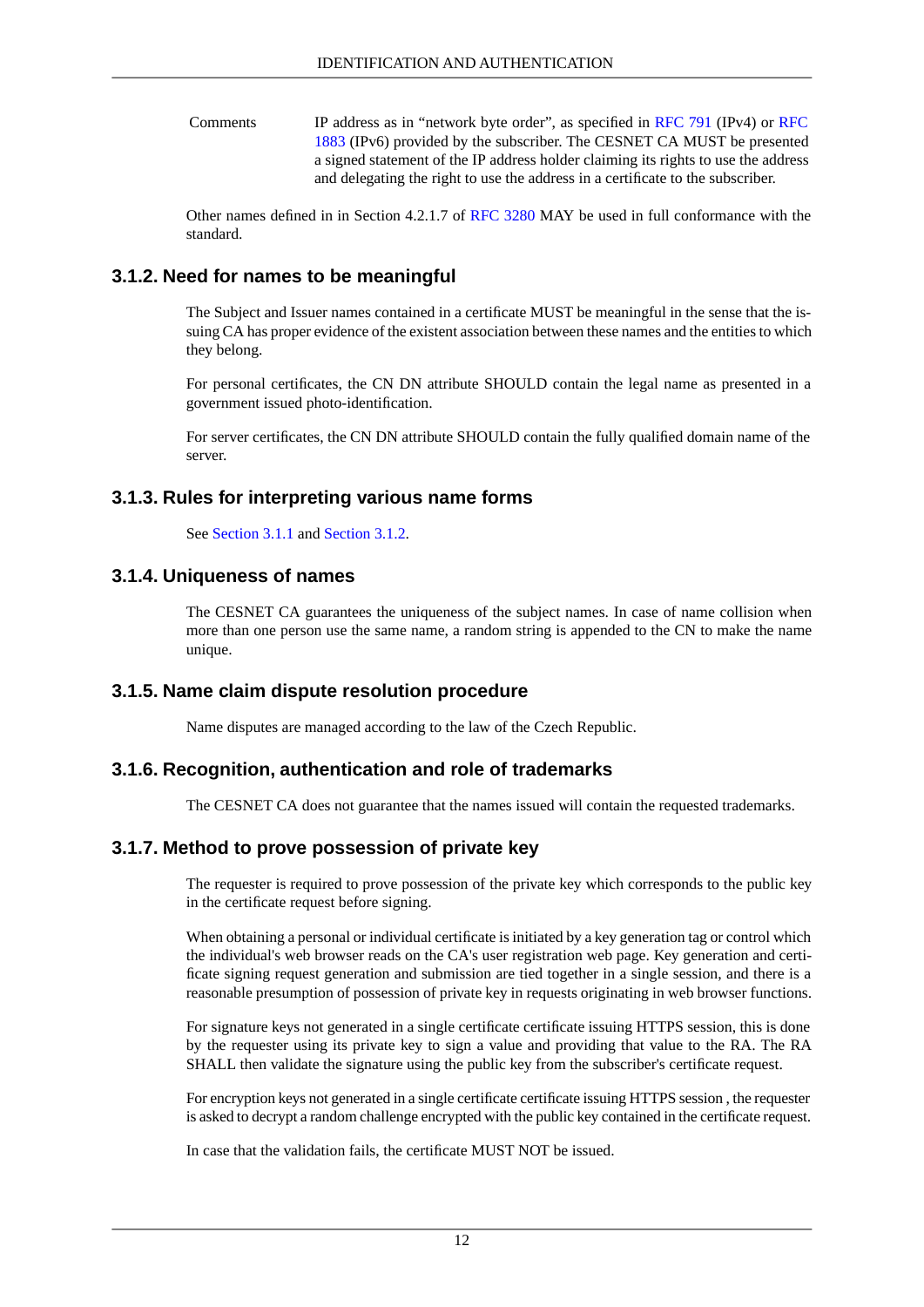## **3.1.8. Authentication of organization identity**

<span id="page-19-0"></span>Every time a subscriber requires the inclusion of the name of a certain organization in a certificate, issuing CA MUST have evidence that the organization has completely knowledge about this fact.

When the initial identification is performed by an RA representing the organization the name of which is requested to be included in the certificate, the RA MUST validate the request according to the rules defined by the organization and described in its CPS.

<span id="page-19-1"></span>When the RA performing the initial identification is not itself affiliated with organization the name of which is requested to be included in the certificate, it MUST require written legally binding documents as evidence. In all cases suitable legal documents that prove the data to be certified MUST be presented by means of out-of-band methods.

## **3.1.9. Authentication of individual identity**

The procedures of initial authentication of individual identity MUST comply with the CP applicable to the certificates.

In case where the CP requires personal photo-id authentication, the RA MUST meet the holder in person to compare the photograph and register the number of the identification document. Any identity card issued by government or by the organization operating the RA is accepted for authentication. The relevant CP MAY specify other acceptable identity documents.

<span id="page-19-2"></span>The requester asking for a certificate for a server or a software component MUST prove that he has the necessary authorization by providing a signed statement made by the representatives of the organization operating the software. The statement MAY be in electronic form in which case it MUST be digitally signed by a valid certificate issued by the CESNET CA.

## **3.2. Routine Rekey**

<span id="page-19-3"></span>The identification and authentication for routine rekey may be accomplished either with the same procedure as for [Section 3.1](#page-16-1) or using digitally signed requests sent to the CA before certificate expiration.

In case where the certificate to be reissued contains the name of a certain organization, the new affiliation verification procedure as described in [Section 3.1.8](#page-19-0) MUST be performed before rekeying.

## **3.3. Rekey after Revocation**

<span id="page-19-4"></span>A rekey after a revocation without a key compromise is handled as a routine rekey (see [Section 3.2\)](#page-19-2).

A public key whose certificate has been revoked for private key compromise MUST NOT be re-certified.

## **3.4. Revocation Request**

Revocation requests are authenticated either by procedures described in [Section 3.1.9](#page-19-1) or by verifying the digital signature of the revocation request made by a valid certificate under the corresponding CP.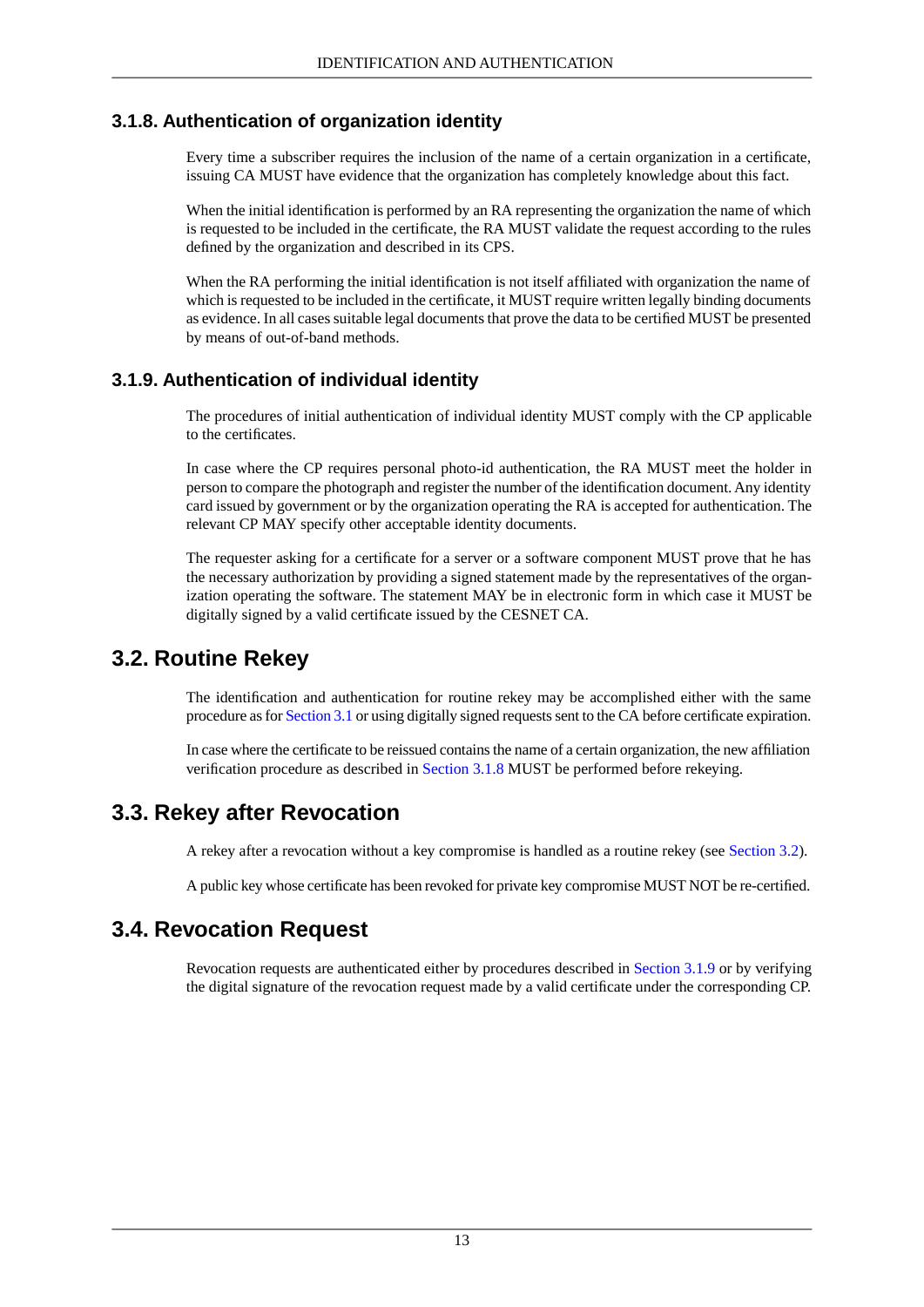# <span id="page-20-1"></span><span id="page-20-0"></span>**4. OPERATIONAL REQUIREMENTS**

## **4.1. Certificate Application**

In order to apply for a certificate, the following steps need to be undertaken:

<span id="page-20-2"></span>1. A requester registers his request record with the CESNET CA request registering database. The record MUST contain all user selectable fields requested to be included in the certificate, i. e. all the names and required extensions.

## **4.2. Certificate Issuance**

In order to issue a certificate, the following steps need to be undertaken:

- 2. RA verifies all identity information such as email addresses, DNS names and IP addresses from the request record using procedures from [Section 3.1.](#page-16-1)
- 3. RA verifies whether the requester qualifies for the certificate.
- 4. RA verifies the identity of the requester as indicated in [Section 3.1](#page-16-1) and accepts the request.
- 5. RA releases activation codes fro the certificate request to the subscriber. The activation codes may be delivered either personally or using a secured email message encrypted with subscribers valid and non-revoked certificate issued by CESNET CA.
- <span id="page-20-3"></span>6. The subscriber initiates a HTTPS session with the CESNET CA certificate issuing system providing activation codes for request authentication.
- 7. The CESNET CA certificate issuing system issues the requested certificate.

## **4.3. Certificate Acceptance**

<span id="page-20-5"></span><span id="page-20-4"></span>The certificate is assumed to be accepted unless its requester explicitly rejects it in an authenticated communication with the CA.

## **4.4. Certificate Suspension and Revocation**

## **4.4.1. Circumstances for revocation**

A certificate will be revoked when the information in the certificate is known to be suspected or compromised or at the request of the authorized entity. It includes following situations:

- 1. The associated private key is known to be compromised or misused.
- 2. The associated private key is suspected to be compromised or misused.
- <span id="page-20-6"></span>3. The subscriber's information in the certificate has changed.
- 4. The subscriber is known to have violated his obligations.
- 5. An authorized requester requested the certificate revocation.

## **4.4.2. Who can request revocation**

The following entities can request the revocation of a certificate:

1. The entity who originally made the certificate request.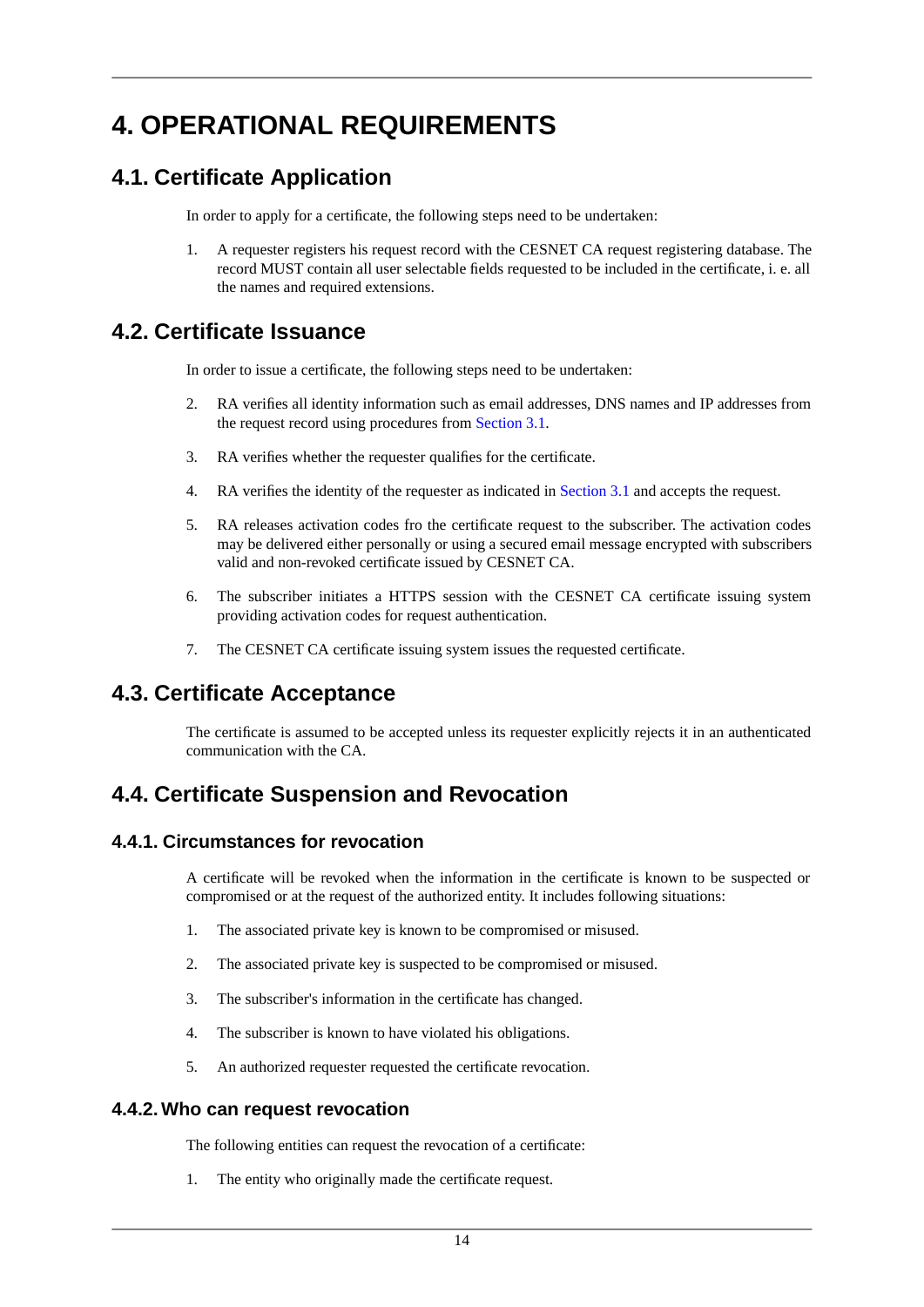- 2. The entity which can prove its current responsibility for a certified machine or service.
- 3. Any entity which demonstrates the compromise of the private key or misuse of the certificate.
- 4. Any entity which demonstrates the change of subscriber's data.
- <span id="page-21-0"></span>5. The issuing CA or the associated RA.

## **4.4.3. Procedure for revocation request**

In case where the CA can independently confirm that the certificate has been compromised or misused, the CA SHALL revoke the certificate, even if the request to do so comes from an unauthenticated source and/or the holder of the certificate is unreachable.

In all other cases the CA SHALL authenticate the revocation request and try to contact the subscriber before revoking the certificate.

<span id="page-21-1"></span>If the revoked certificate is a CA certificate the CA SHALL in addition inform the subscribers and cross-certifying CAs and it SHALL terminate the certificate and CRLs distribution service for certificates/CRLs issued using the compromised private key.

## **4.4.4. Revocation request grace period**

<span id="page-21-2"></span>The CESNET CA MUST respond within two days (excluding weekends and public holidays) to revocation requests. It SHALL however handle revocation requests with priority as soon as the request is recognized as such.

### **4.4.5. Circumstances for suspension**

<span id="page-21-4"></span><span id="page-21-3"></span>The CESNET CA does not offer the suspension service.

## **4.4.6. Who can request suspension**

<span id="page-21-5"></span>Not applicable

#### **4.4.7. Procedure for suspension request**

<span id="page-21-6"></span>Not applicable

#### **4.4.8. Limits on suspension period**

<span id="page-21-7"></span>Not applicable

#### **4.4.9. CRL issuance frequency**

<span id="page-21-8"></span>CRLs issued by CESNET CA are renewed whenever any certificate is revoked or when any CRLs is more than 1 day old.

#### **4.4.10. CRL checking requirements**

The CRLs are checked at the certificate relying party responsibility. Relying parties SHALL update their local copies of CRLs at least once per day.

## **4.4.11. On-line revocation/status checking availability**

The on-line revocation/status checking service is not currently available.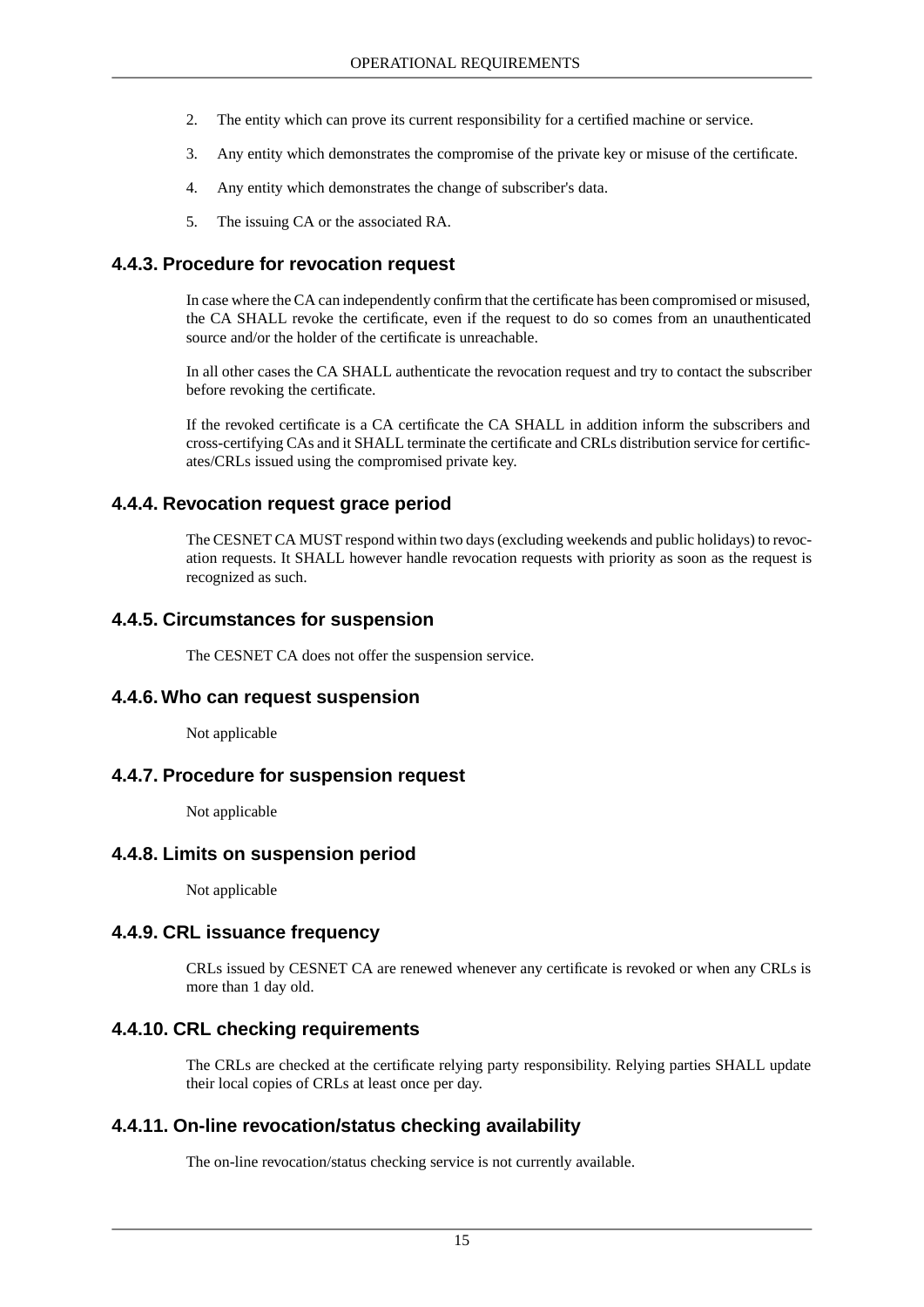## **4.4.12. On-line revocation checking requirements**

<span id="page-22-1"></span><span id="page-22-0"></span>Not currently applicable.

### **4.4.13. Other forms of revocation advertisements available**

<span id="page-22-2"></span>The subscriber is notified of the revocation of his certificate by email.

### **4.4.14. Checking requirements for other forms of revocation advertisements**

<span id="page-22-3"></span>Not applicable

### **4.4.15. Special requirements re key compromise**

<span id="page-22-5"></span><span id="page-22-4"></span>No stipulation

## **4.5. Security Audit Procedures**

## <span id="page-22-6"></span>**4.5.1.Types of event recorded**

### **4.5.1.1. RA**

The following types of events are recorded by RAs:

- 1. Boots of the equipment.
- 2. Login and logouts to the RA system.
- 3. Account management.
- 4. Use of the RA software.
- 5. Unauthorized attempts to access the RA system.
- <span id="page-22-7"></span>6. Requests for certificates.
- 7. Identity verification procedures.

#### **4.5.1.2. CA**

The following types of events are recorded by CAs:

- 1. Boots of the equipment.
- 2. Login and logouts to the issuing machine.
- 3. Account management.
- 4. Use of the CA software.
- 5. Unauthorized attempts to access the CA system.
- 6. Requests for certificates.
- 7. Certificate issuing.
- 8. Requests for revocation.
- 9. CRL issuing.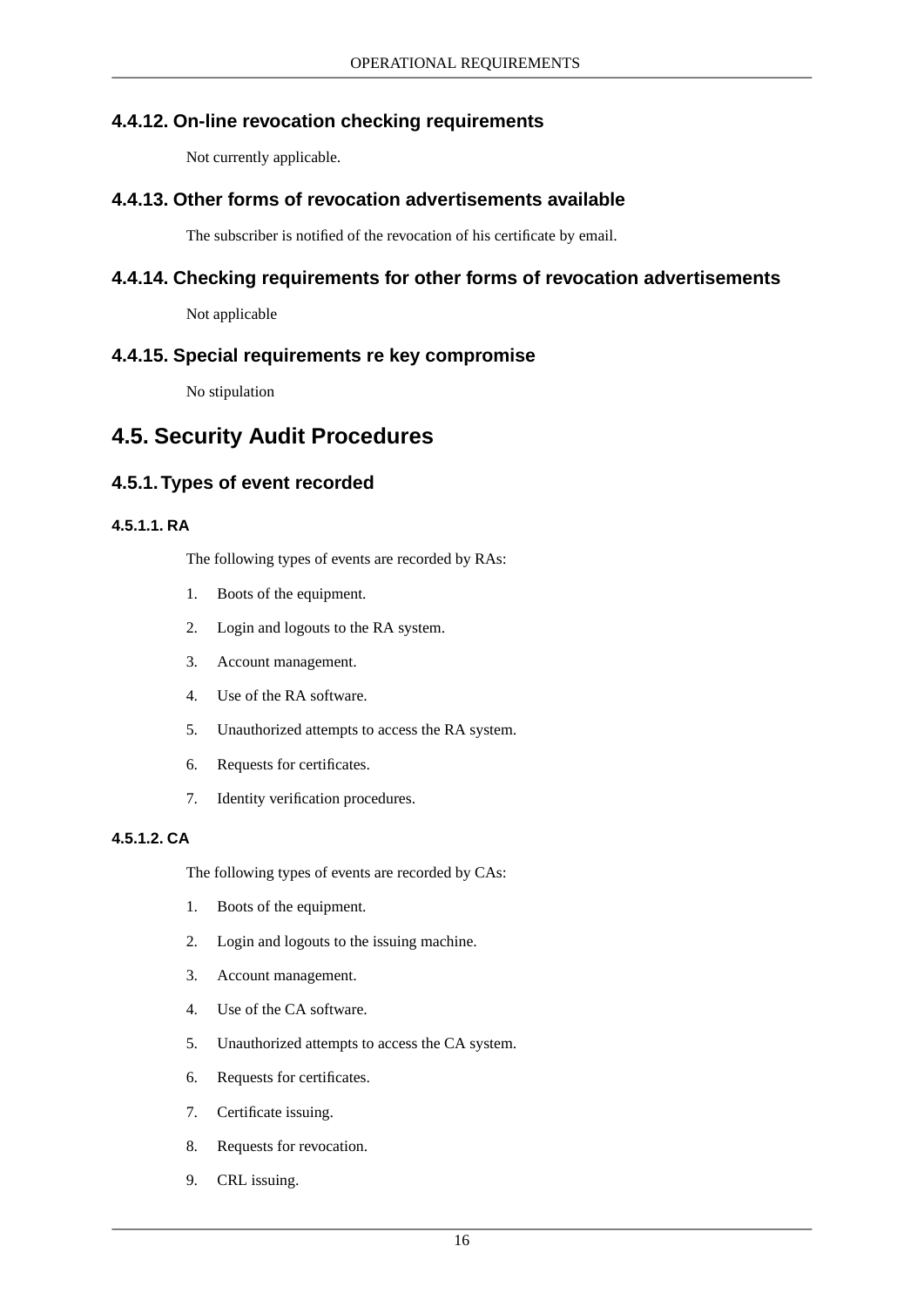## **4.5.2. Frequency of processing log**

<span id="page-23-1"></span><span id="page-23-0"></span>The log files are analyzed at least once every month.

## **4.5.3. Retention period for audit log**

<span id="page-23-2"></span>Audit logs MUST be retained as archive records. The audit logs MUST be kept on CA equipment until moved to the archive.

## **4.5.4. Protection of audit log**

Only authorized CESNET CA personnel is allowed to to view and process audit log files.

<span id="page-23-3"></span>Audit log files stored on the CA equipment will not be open for modification by any human, or by any automated process other that those that perform audit and archival.

## **4.5.5. Audit log backup procedures**

<span id="page-23-4"></span>A backup of the audit logs on physical removable media SHALL be performed weekly. The backup media are saved in safe storage.

## **4.5.6. Audit collection system (internal vs external)**

<span id="page-23-5"></span>The audit collection system SHALL be running separately form the CA software.

<span id="page-23-6"></span>The audit collection system is internal to the CESNET CA.

### **4.5.7. Notification to event-causing subject**

<span id="page-23-7"></span>The subjects causing an audit event are not notified of the audit action.

#### **4.5.8.Vulnerability assessments**

<span id="page-23-8"></span>The CESNET CA personnel MUST pay attention to any sign of an attempt to violate the integrity of the PKI system. Any deficiency MUST be followed by a vulnerability assessment revision.

## **4.6. Records Archival**

## **4.6.1.Types of event recorded**

The following type of events are archived:

- 1. Certificate requests and related messages exchanged between the subscriber and the RA and CA.
- 2. Issued certificates.
- 3. Revocation requests and related messages exchanged with the requester and/or the subscriber.
- 4. Issued CRLs.
- 5. Records on CA rekeying.
- 6. Records on cross certification.
- 7. All implemented CPs and CPSs.
- 8. CA system configuration files.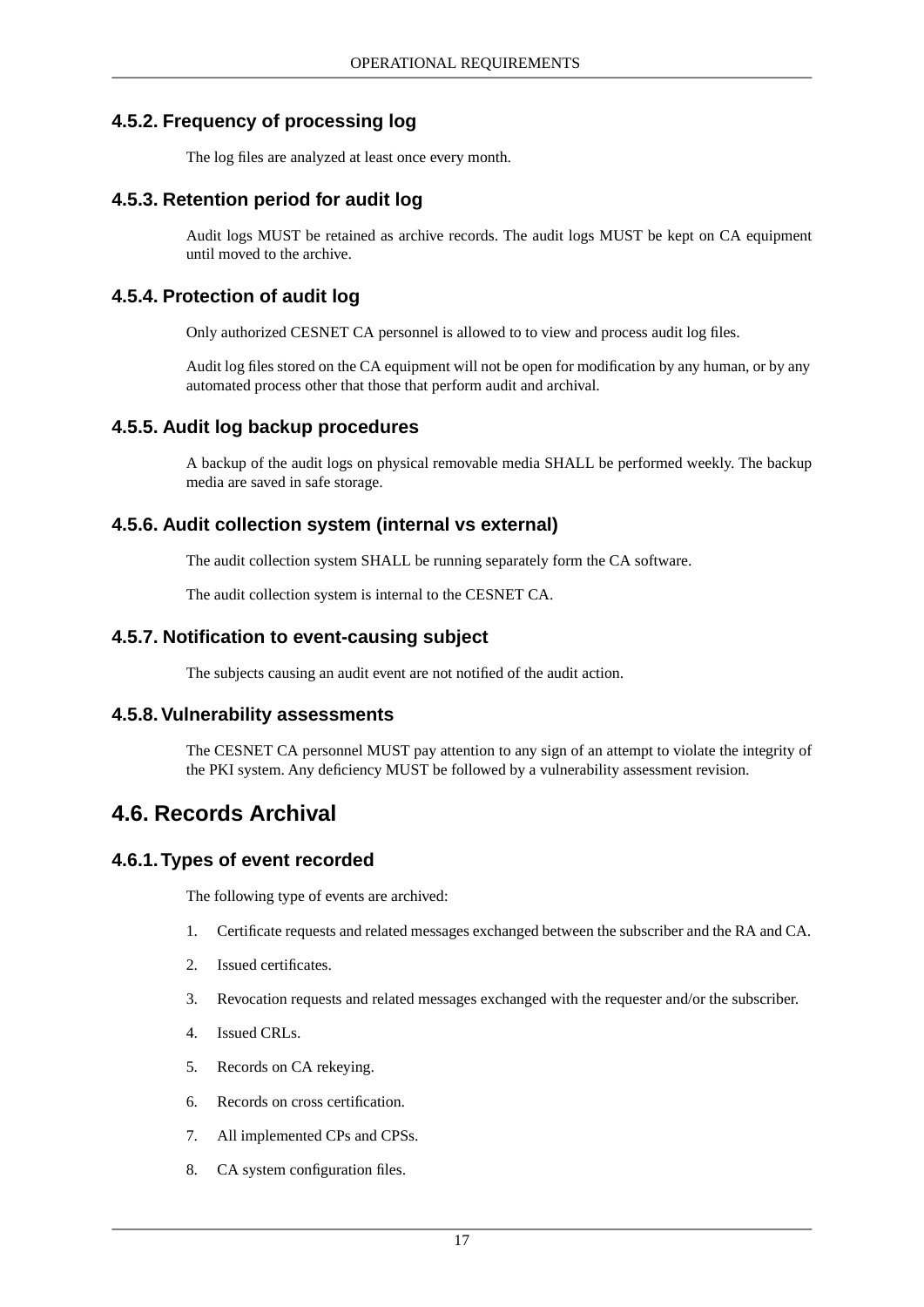<span id="page-24-0"></span>9. Audit data as described in [Section 4.5.1.](#page-22-5)

## **4.6.2. Retention period for archive**

<span id="page-24-1"></span>The minimum retention period is three years.

### **4.6.3. Protection of archive**

<span id="page-24-2"></span>Digitally stored archive records are stored encrypted in two copies placed in different locations. The encryption passwords SHALL be known only to the CESNET CA personnel.

### **4.6.4. Archive backup procedures**

<span id="page-24-3"></span>Archive records are weekly moved from the CA/RA equipment to the encrypted removable media. The copies are stored in different locations. See [Section 4.6.3](#page-24-1).

### **4.6.5. Requirements for time-stamping of records**

<span id="page-24-4"></span>All archive records are time stamped.

## **4.6.6. Archive collection system (internal or external)**

<span id="page-24-6"></span><span id="page-24-5"></span>The archive collection system is internal to the CESNET CA.

### **4.6.7. Procedures to obtain and verify archive information**

Archived audit logs are available only to the CESNET CA personnel.

## **4.7. Key changeover**

The CESNET CA's keys SHOULD be changed while sufficient validity time remains on the existing keys to allow uninterrupted validity of all subordinate keys. The following steps SHOULD be undertaken when changing the CESNET CA's keys:

- 1. A new CESNET CA key is generated and self signed certificate issued.
- <span id="page-24-7"></span>2. The old key is signed by the new one.
- <span id="page-24-8"></span>3. The new key is signed by the old one.
- 4. All the newly issued certificates are published.

## **4.8. Compromise and Disaster Recovery**

#### **4.8.1. Computing resources, software, and/or data are corrupted**

In the case where the CESNET CA computing resource, software and/or data have been corrupted, the responsible personnel SHOULD immediately start the recovery procedures:

- 1. Backup public repository and services systems are started when needed.
- 2. Users are notified.
- 3. The cause of the corruption are diagnosed.
- 4. When the extent of the corruption cannot be exactly specified, the entire system MUST be rebuilt.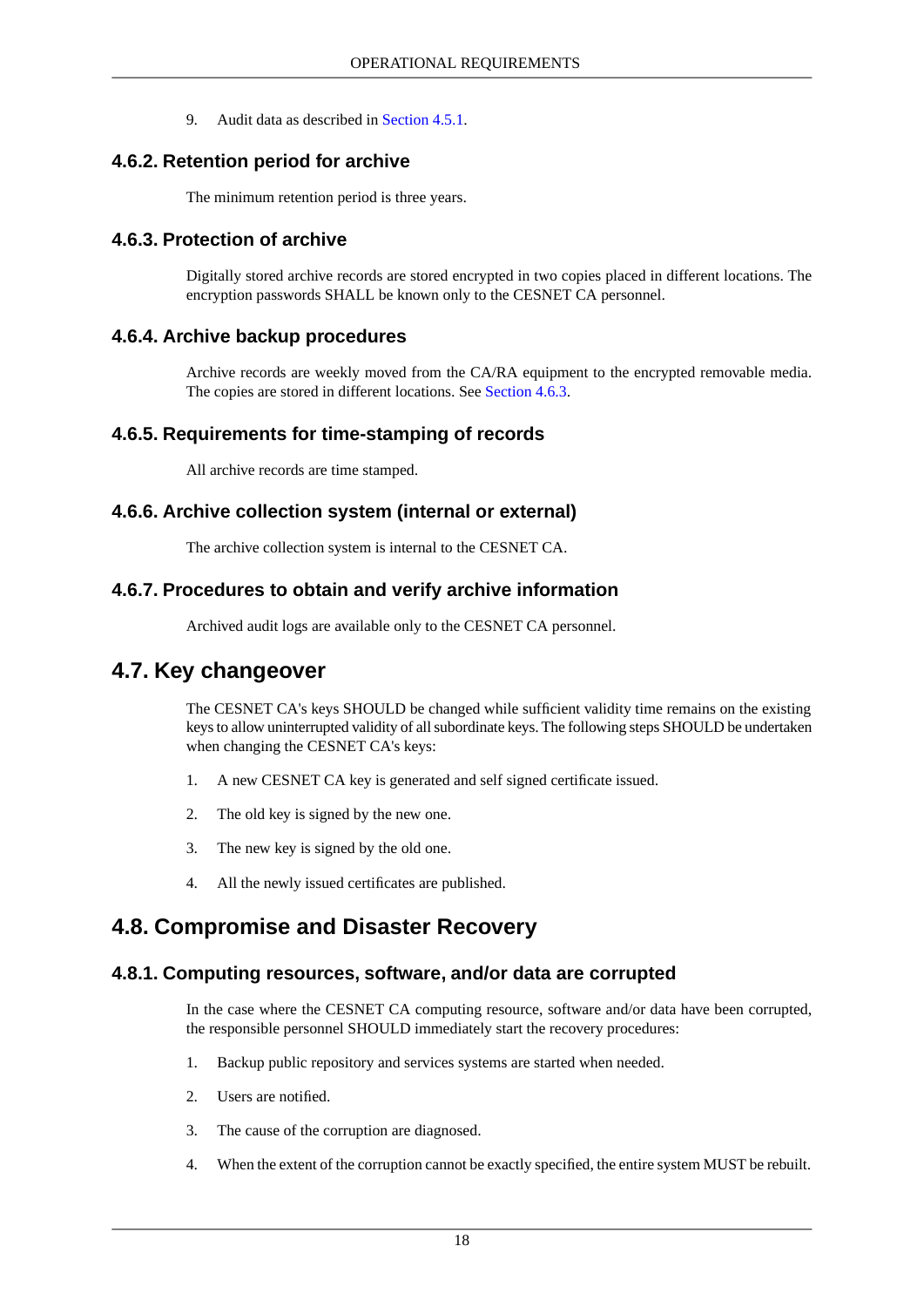- 5. The corrupted parts of the system are repaired or replaced.
- 6. The corrupted data are replaced from backups if possible.
- 7. The certificates issued after disaster are re-issued.
- <span id="page-25-1"></span><span id="page-25-0"></span>8. The system is restarted and the users are notified.

## **4.8.2. Entity public key is revoked**

#### **4.8.2.1. Subscriber's public key**

<span id="page-25-2"></span>See [Section 3.2,](#page-19-2) [Section 3.3](#page-19-3) and [Section 3.4](#page-19-4).

#### **4.8.2.2. CA public key**

- 1. The key is revoked.
- 2. The CRL is updated and published.
- 3. The CA system is brought down.
- <span id="page-25-3"></span>4. New CA keys pair is generated as indicated in [Section 6.1.](#page-30-1)
- <span id="page-25-4"></span>5. Users are notified.

#### **4.8.3. Entity key is compromised**

#### **4.8.3.1. Subscriber's key**

<span id="page-25-5"></span>Whenever the subscriber's key is compromised, the subscriber is obliged to notify CESNET CA as soon as possible. The revocation procedure will follow according to [Section 3.3](#page-19-3), [Section 3.4](#page-19-4).

#### **4.8.3.2. CA key**

In case that the CA private key is compromised, the following actions will be undertaken:

- 1. The key is revoked.
- 2. The CRL is updated and published.
- 3. The CA system is brought down.
- <span id="page-25-6"></span>4. The cause of the compromising is analyzed to minimize the risk in future.
- 5. New CA keys pair is generated as indicated in [Section 6.1.](#page-30-1)
- 6. Users are notified.

#### **4.8.4. Secure facility after a natural or other type of disaster**

In the case of a natural or other type of disaster the CESNET CA MUST start the recovery as soon as possible using off-site stored backups.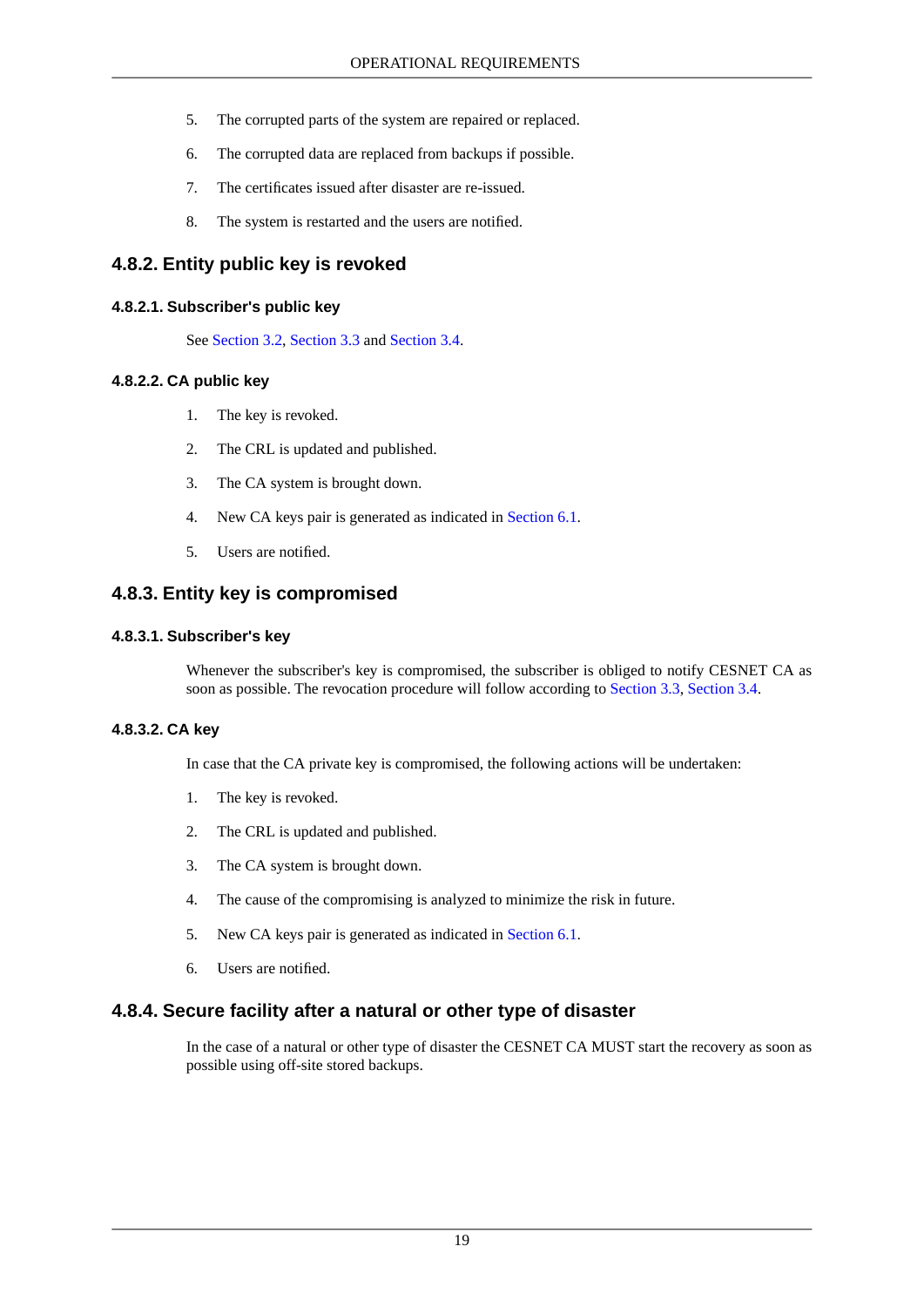## <span id="page-26-1"></span><span id="page-26-0"></span>**4.9. CA Termination**

## **4.9.1.Transfer of CA services**

<span id="page-26-2"></span>The CESNET CA can decide to transfer the PKI services to another organization. In that case it MUST inform all subscribers, cross certifying CAs, higher level CAs, and relying parties with which the CA has agreements or other form of established relations about the transfer at least 3 months before the transfer date. The new organization MUST comply with this CPS.

## **4.9.2. Cessation of CA services**

The CESNET CA can decide to cease its services. In that case the following steps MUST be undertaken:

- 1. The CA MUST inform all subscribers, cross certifying CA s, higher level CAs, and relying parties with which the CA has agreements or other form of established relations about the decision at least one year before the termination date.
- 2. Any certificates issued after the announcement of the termination MUST have the expiration date not exceeding the termination date.
- 3. At the termination date all the certificates issued by the CA MUST be revoked.
- 4. The CA stops distributing certificates and CRLs.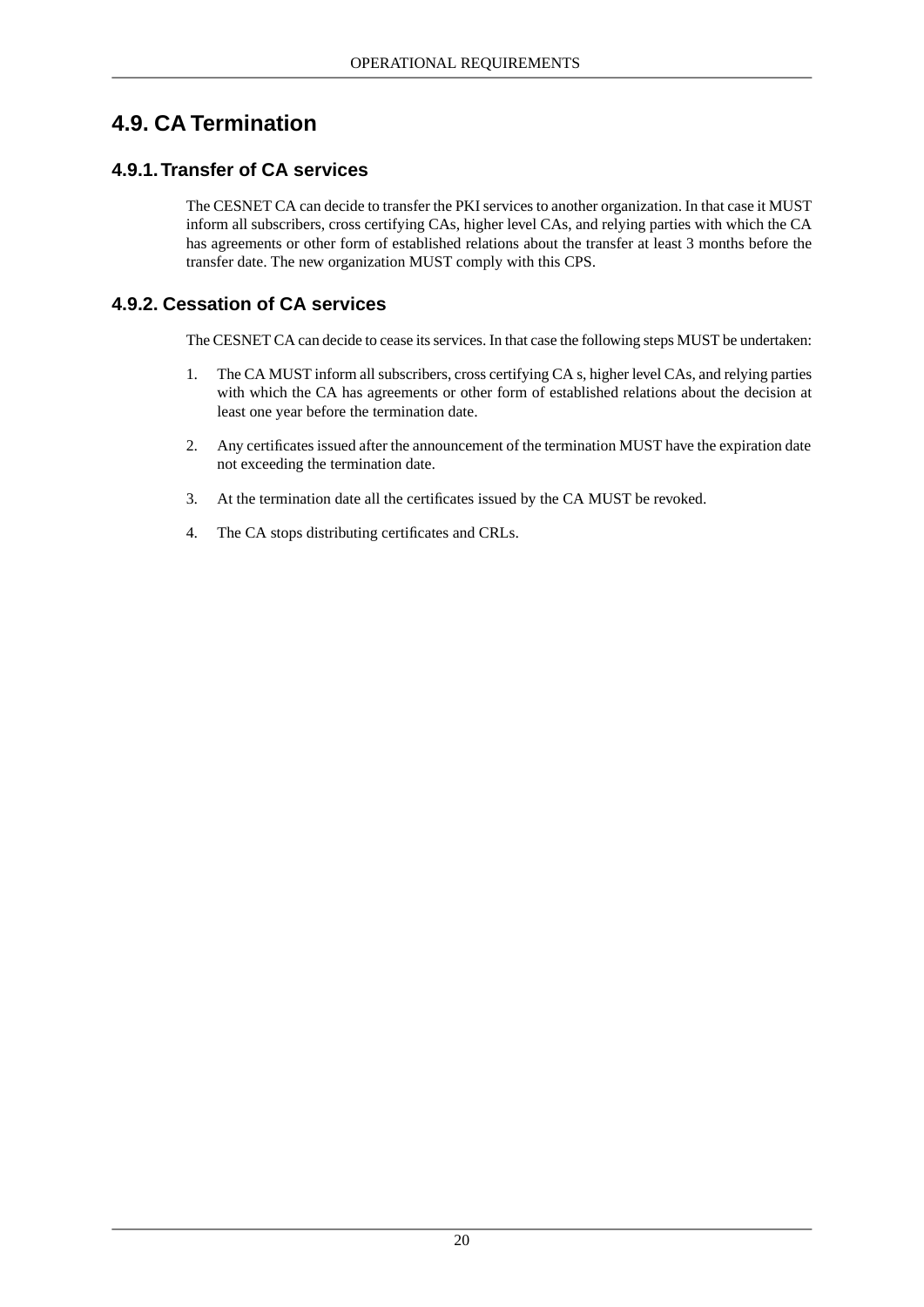# <span id="page-27-0"></span>**5. PHYSICAL, PROCEDURAL, AND PERSONNEL SECURITY CONTROLS**

## <span id="page-27-2"></span><span id="page-27-1"></span>**5.1. Physical Controls**

## **5.1.1. Site location and construction**

<span id="page-27-3"></span>The CESNET CA equipment SHALL be located within a dedicated closed room in the CESNET a. l. e. office area.

## **5.1.2. Physical access**

The physical access to the CESNET CA operating room SHALL be allowed only to the CESNET CA authorized personnel. The keys to the operating room MUST not be taken out of the CESNET a. l. e. office area.

<span id="page-27-4"></span>Unauthorized personnel and visitors who require access to secure areas must be escorted by authorized personnel at all times.

## **5.1.3. Power and air conditioning**

<span id="page-27-5"></span>The critical CESNET CA equipment is connected to uninterrupted power supply units.

## **5.1.4. Water exposures**

<span id="page-27-6"></span>The CESNET CA secure operating room is located on the fourth flour of the building in a building which is not in a flood zone.

## **5.1.5. Fire prevention and protection**

<span id="page-27-7"></span>The CESNET CA secure operating room MAY be provided with smoke detectors and/or a fire suppression system. The operating room is located in CESNET a. l. e. premises under continual control.

## **5.1.6. Media storage**

<span id="page-27-9"></span><span id="page-27-8"></span>All the media MUST be backed up and stored in fireproof safes in the CESNET a. l. e. office area. Critical backup media MUST also stored off-site (see [Section 5.1.8\)](#page-27-9).

## **5.1.7. Waste disposal**

<span id="page-27-10"></span>All CESNET CA paper waste MUST be shredded. Magnetic media MUST be physically/mechanically destroyed before disposal.

## **5.1.8. Off-site backup**

<span id="page-27-11"></span>Backups of CESNET CA computer operating system and CA software and CESNET CA private keys MUST be stored off site in a bank safe deposit box.

## **5.2. Procedural Controls**

## **5.2.1.Trusted roles**

Responsibilities at the CESNET CA are divided among different trusted roles: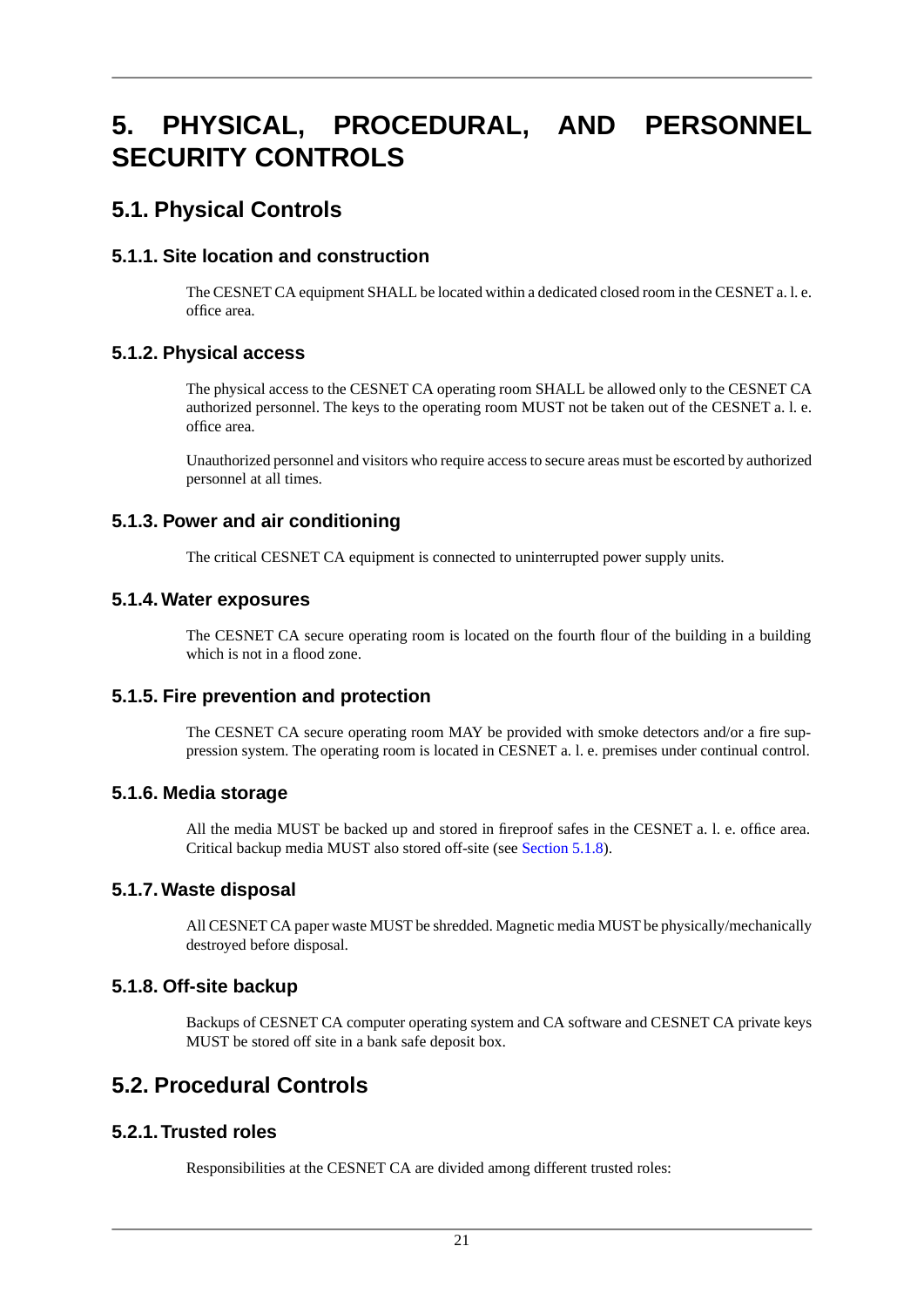- 1. *System Administrator* is responsible for:
	- a. The CESNET CA equipment maintenance and management.
	- b. The security of the CESNET CA equipment.
	- c. The regular backups.
- 2. *Security Officer* is responsible for:
	- a. CESNET CA signing key activation.
	- b. Trusted roles assignment.
	- c. Compliance with the CPS.
- 3. *Security Auditor* is responsible for: a. Audit logs monitoring.
- 4. *Registration Authority Officer* is responsible for: a. Authentication of identities.
- <span id="page-28-0"></span>5. *Security Trustee* a. CESNET CA private key activation assistance.

Different roles can be occupied by one person.

### **5.2.2. Number of persons required per task**

<span id="page-28-2"></span><span id="page-28-1"></span>CESNET CA requires at least one Security Officer and one Security Trustee to activate its private signing key.

#### **5.2.3. Identification and authentication for each role**

<span id="page-28-3"></span>No stipulation.

## <span id="page-28-4"></span>**5.3. Personnel Controls**

## **5.3.1. Background, qualifications, experience, and clearance requirements**

<span id="page-28-5"></span>No background checks or clearance procedures for trusted roles are required.

#### **5.3.2. Background check procedures**

No background checks or clearance procedures are required.

#### **5.3.3.Training requirements**

The CESNET CA personnel MUST be trained in:

- 1. Basic PKI Concepts.
- 2. The use and operation of the PKI software.
- 3. The relevant CPs and CPSs.
- 4. Computer security.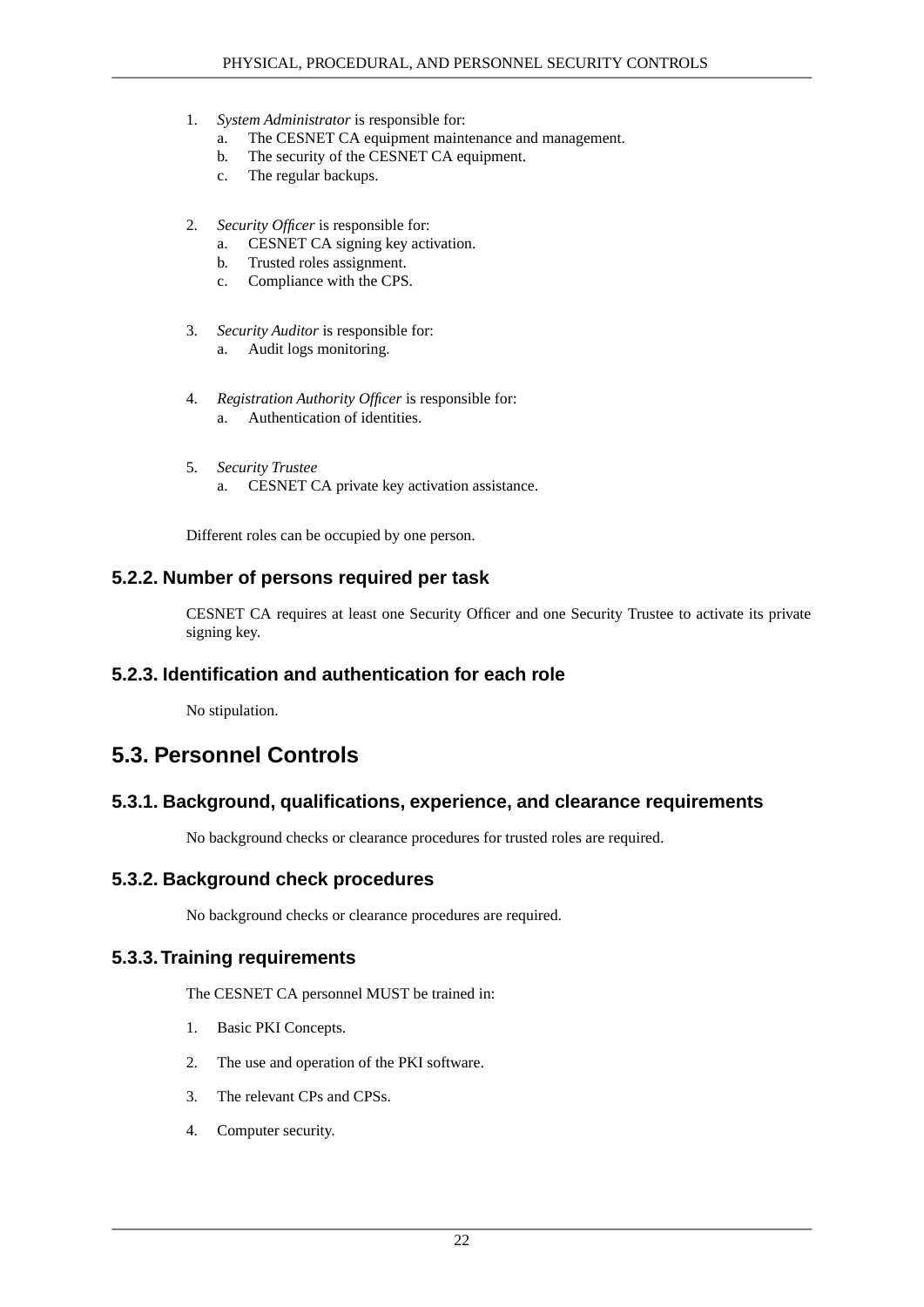### **5.3.4. Retraining frequency and requirements**

<span id="page-29-0"></span>Training MUST be provided to the personnel at least annually.

Training in the use and operation of the PKI software MUST be provided whenever the software is updated.

<span id="page-29-1"></span>Any changes in CPs and/or CPS MUST be communicated to the CESNET CA personnel as soon as possible.

### **5.3.5. Job rotation frequency and sequence**

<span id="page-29-2"></span>No job rotation has been defined.

### **5.3.6. Sanctions for unauthorized actions**

<span id="page-29-3"></span>Unauthorized actions will be dealt with by the director of CESNET a. l. e..

### **5.3.7. Contracting personnel requirements**

<span id="page-29-4"></span>Not applicable

### **5.3.8. Documentation supplied to personnel**

The CESNET CA personnel SHOULD be supplied witch documentation including:

- this CPS
- all applicable CPs
- documentation to the CA/RA software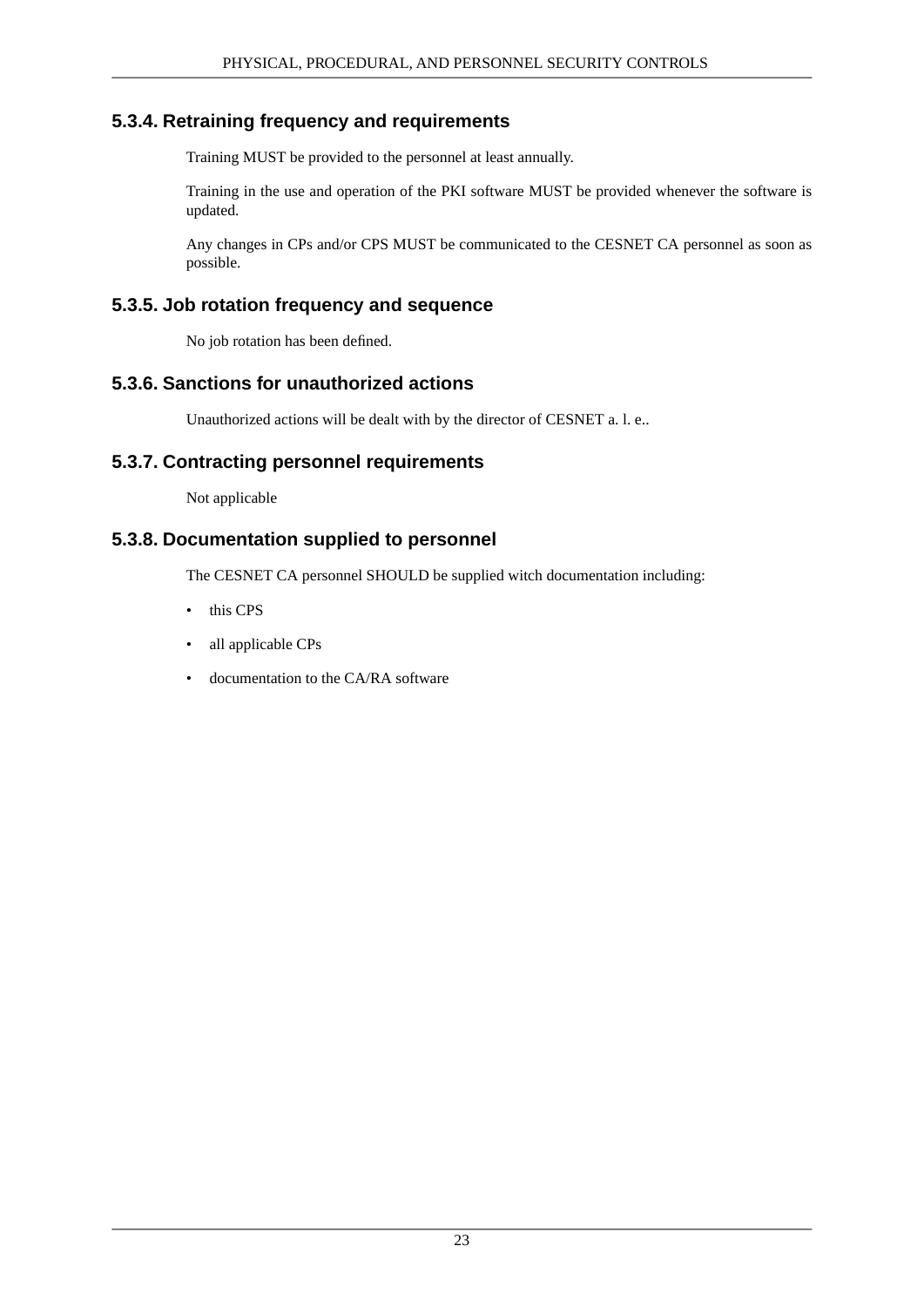# <span id="page-30-1"></span><span id="page-30-0"></span>**6.TECHNICAL SECURITY CONTROLS**

## <span id="page-30-2"></span>**6.1. Key Pair Generation and Installation**

## **6.1.1. Key pair generation**

Key pairs for the CESNET CA are generated exclusively by authorized CESNET CA personnel acting in the role of CA.

<span id="page-30-3"></span>End entities' key pairs are always generated by their application during the requesting process. They are never generated or stored by the CESNET CA.

## **6.1.2. Private key delivery to entity**

<span id="page-30-4"></span>Private keys are never delivered. End entities are required to generate their own key pairs.

## **6.1.3. Public key delivery to certificate issuer**

The CESNET CA SHALL accept certificate requests in any of the formats:

- 1. PKCS#10 request format.(See [RFC 2314\)](#page-39-9).
- <span id="page-30-5"></span>2. Netscape Signed Public Key And Challenge (SPKAC) format.

The preferred transport method for certification requests is s SSL protected HTTP.

## **6.1.4. CA public key delivery to users**

<span id="page-30-6"></span>CA public keys are published on the CESNET CA certificate repository and the CESNET CA WWW site. (See [Section 2.6](#page-14-1)).

## **6.1.5. Key sizes**

The CESNET CA uses RSA public key algorithm.

<span id="page-30-7"></span>The CA private key MUST be of 2048 bit key size.

The RA private key MUST be of 2048 bit key size.

<span id="page-30-8"></span>All other private keys MUST be of at least 1024 bit key size.

## **6.1.6. Public key parameters generation**

<span id="page-30-9"></span>Public key parameters are generated by the relevant applications.

## **6.1.7. Parameter quality checking**

The CESNET CA does not require checking of the quality of the public keys parameters.

## **6.1.8. Hardware/software key generation**

The CESNET CA keys are generated in hardware security module certified to be compliant with FIPS 140-1 level 3.

The subscribers keys MAY be generated in software or hardware.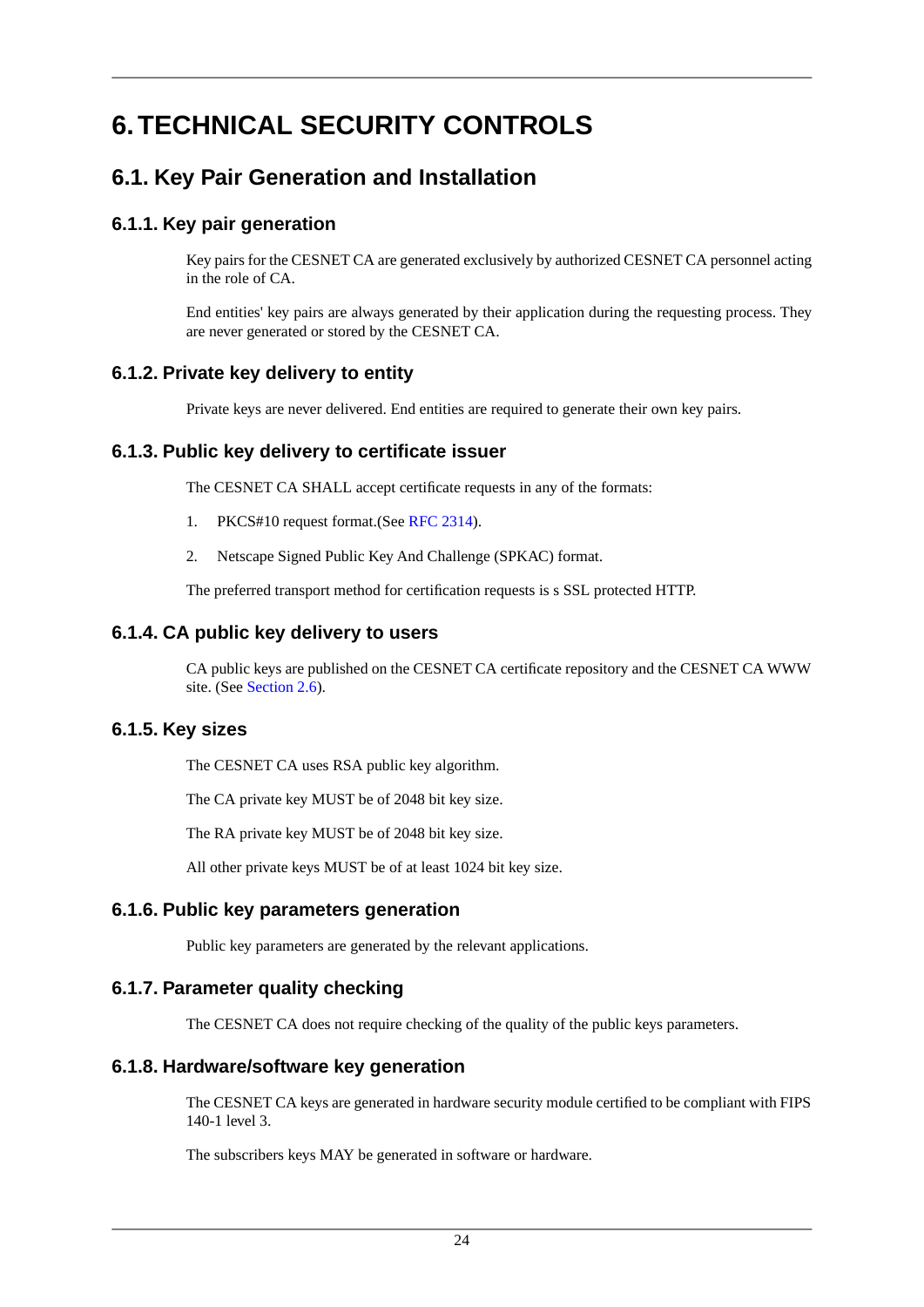## **6.1.9. Key usage purposes (as per X.509 v3 key usage field)**

<span id="page-31-1"></span><span id="page-31-0"></span>The X.509 v3 keyUsage extension field is set according to the requirements stated in the relevant CP.

## <span id="page-31-2"></span>**6.2. Private Key Protection**

### **6.2.1. Standards for cryptographic module**

<span id="page-31-3"></span>The CESNET CA hardware security module used to generate its signing keys and signatures is compliant with FIPS 140-1 level 3.

### **6.2.2. Private key (n out of m) multi-person control**

<span id="page-31-4"></span>The CESNET CA does not use multi-person control of keys.

#### **6.2.3. Private key escrow**

<span id="page-31-5"></span>The CESNET CA private keys are not given in escrow. The CESNET CA is also not available for accepting escrow copies of keys of other parties.

#### **6.2.4. Private key backup**

<span id="page-31-7"></span><span id="page-31-6"></span>The CESNET CA private keys are backup protected. The backup copies encrypted with 3DES or AES are securely stored off-site.

### **6.2.5. Private key archival**

<span id="page-31-8"></span>The CESNET CA private keys are archived on encrypted media.

## **6.2.6. Private key entry into cryptographic module**

All private keys managed by the CESNET CA are generated by the hardware security module and cannot be exported.

#### **6.2.7. Method of activating private key**

<span id="page-31-10"></span><span id="page-31-9"></span>The CESNET CA's private signing keys are activated by one representative of the Security Officer role and one representative of the Security Trustee role authenticated by a hardware token and a pass phrase..

## **6.2.8. Method of deactivating private key**

Cryptographic modules which have been activated MUST NOT be left unattended. They MUST be deactivated after use, e. g. via logout procedure.

#### **6.2.9. Method of destroying private key**

The CESNET CA private keys are archived. After the retention period (see [Section 4.6.2\)](#page-24-0) the archive media SHALL be destroyed.

Private keys on magnetic disk can be removed by overwriting the key files.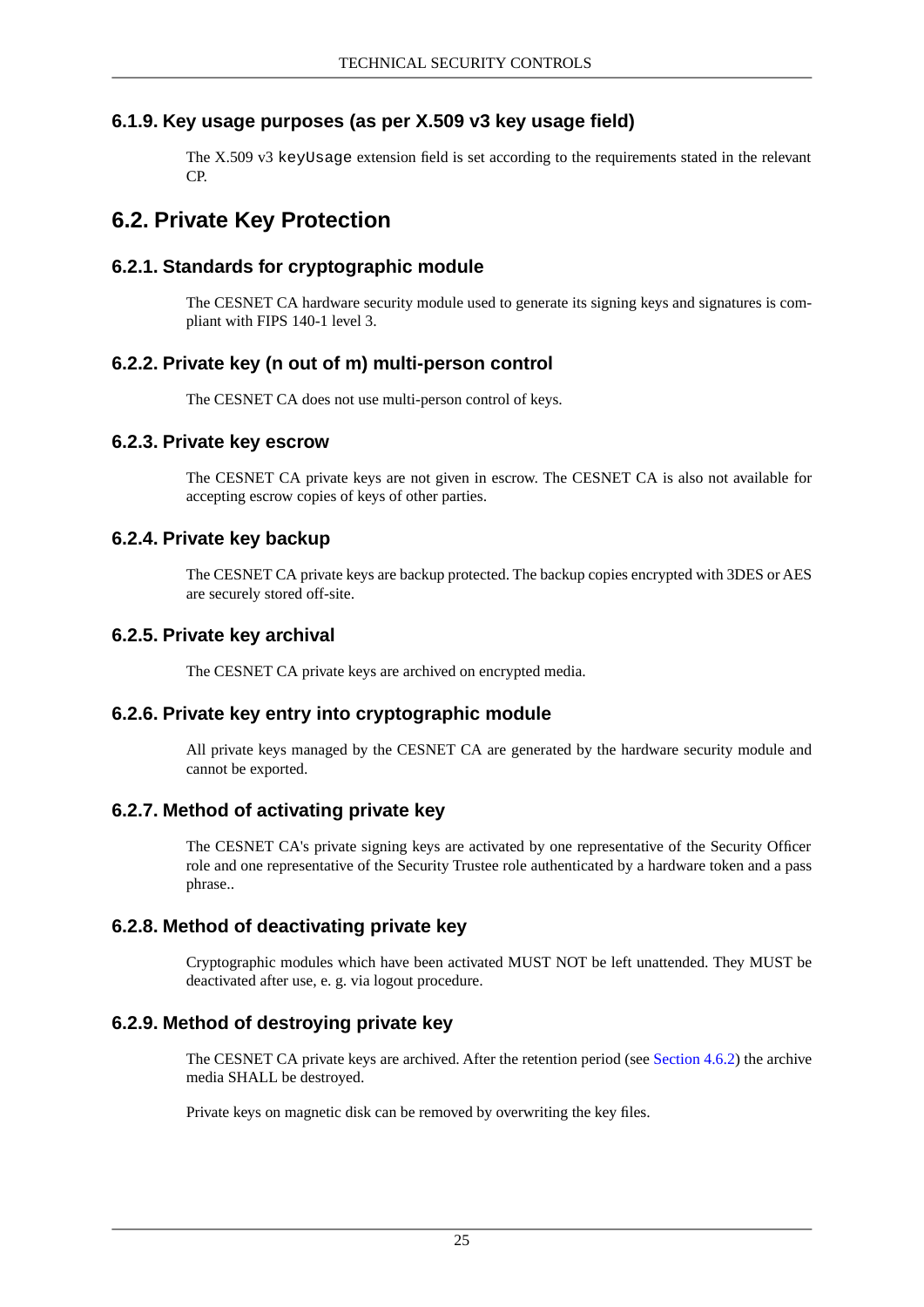## <span id="page-32-1"></span><span id="page-32-0"></span>**6.3. Other Aspects of Key Pair Management**

## **6.3.1. Public key archival**

<span id="page-32-2"></span>Public keys are archived as part of the certificate archival.

## **6.3.2. Usage periods for the public and private keys**

<span id="page-32-3"></span>The validity period for issued certificates is set according to the requirements stated in the relevant CP.

## <span id="page-32-4"></span>**6.4. Activation Data**

## **6.4.1. Activation data generation and installation**

<span id="page-32-5"></span>The pass phrases used by the CESNET CA are at least 15 characters long.

## **6.4.2. Activation data protection**

<span id="page-32-6"></span>The CESNET CA private key activation data stored in the physical activation keys protected with a password of minimum 15 characters. The pass phrases MUST be known to authorized CESNET CA personnel only. The pass phrases MUST be used only in secure physic environment.

## **6.4.3. Other aspects of activation data**

<span id="page-32-8"></span><span id="page-32-7"></span>No stipulation.

## **6.5. Computer Security Controls**

## **6.5.1. Specific computer security technical requirements**

The CESNET CA computer system MUST satisfy following requirements:

- 1. The CESNET CA is run on dedicated computer system.
- 2. Only the software needed to perform the CA tasks is installed on the system.
- 3. Access to the operating system and the CA software is allowed only to the authorized CESNET CA personnel.
- <span id="page-32-9"></span>4. Physical access to the system is allowed only to the authorized CESNET CA personnel.
- 5. All security related events are audited.

The desired functionality MAY be provided by the operating system, the CA software, physical protection or by a combination of those.

## **6.5.2. Computer security rating**

No formal computer security rating is required.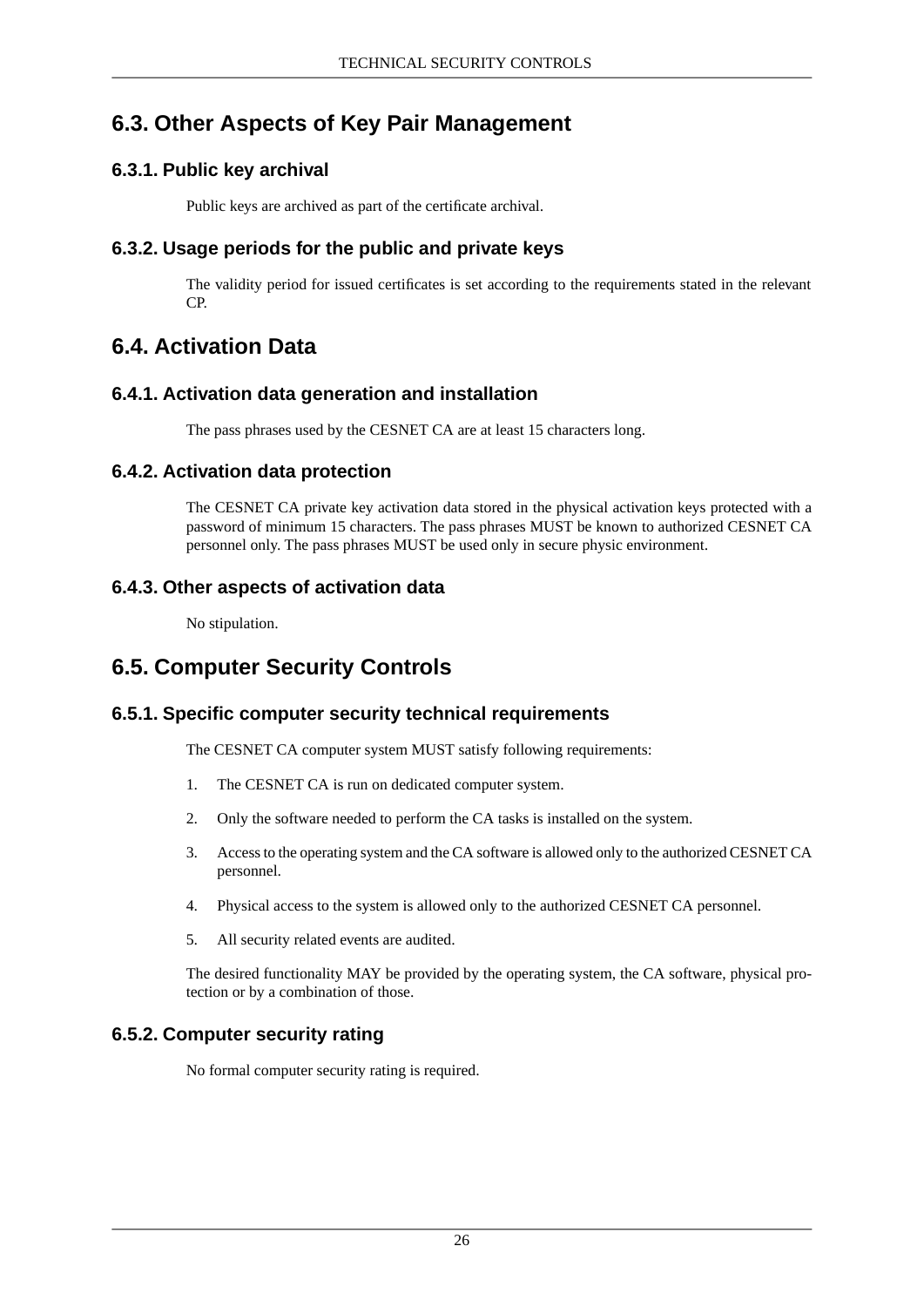## <span id="page-33-0"></span>**6.6. Life Cycle Technical Controls**

## <span id="page-33-1"></span>**6.6.1. System development controls**

The development of the CESNET CA software is carried in a controlled secure environment.

<span id="page-33-2"></span>Production and development environment are totally separated.

## **6.6.2. Security management controls**

<span id="page-33-3"></span>The logs, the configuration files and the entire file system of the CESNET CA computer systems are regularly checked.

## **6.6.3. Life cycle security ratings**

<span id="page-33-4"></span>No formal life cycle security rating is required.

## **6.7. Network Security Controls**

<span id="page-33-5"></span>The CESNET CA computer system is operated in a controlled network environment protected by packet filtering firewalls.

## **6.8. Cryptographic Module Engineering Controls**

No stipulation.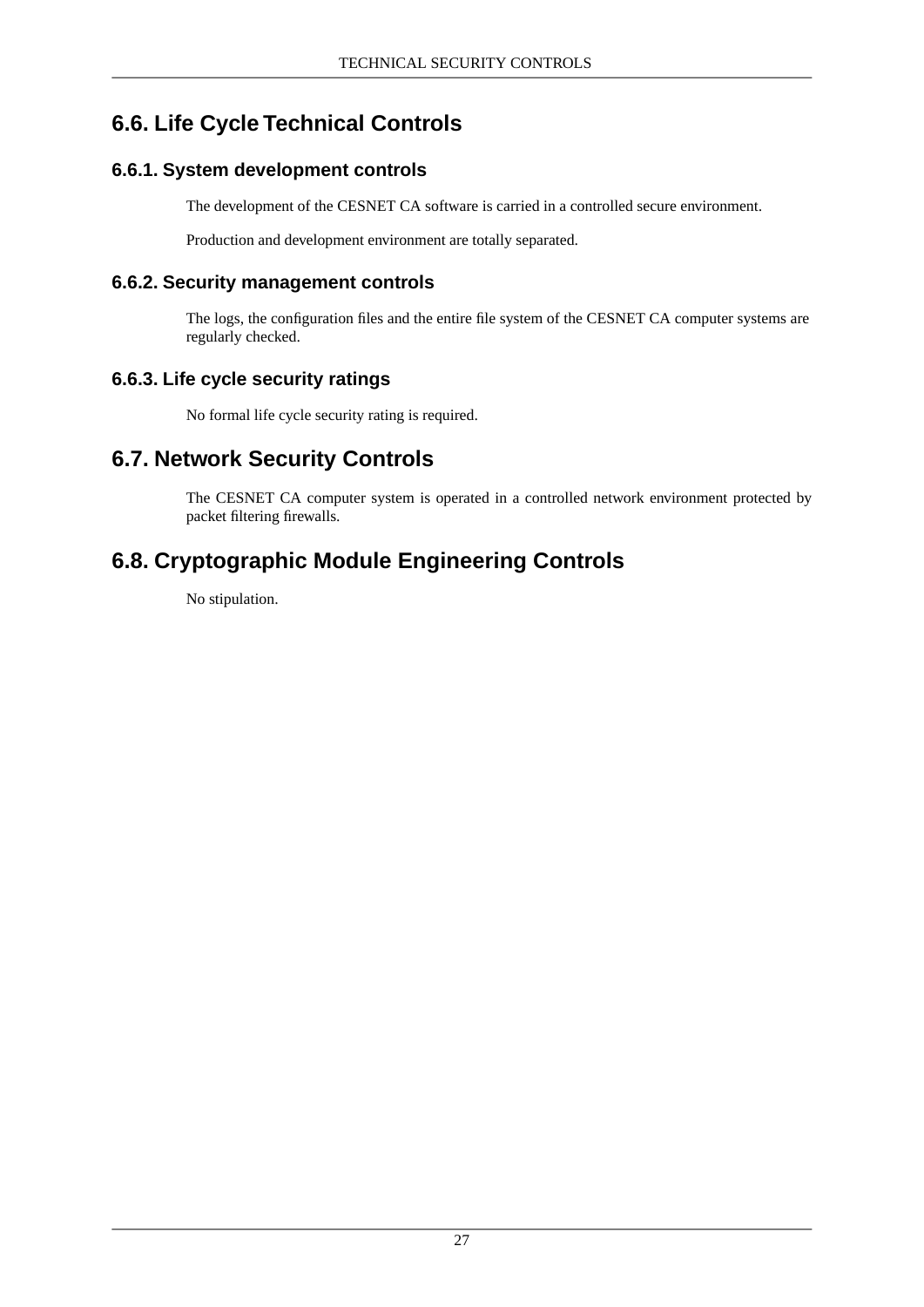# <span id="page-34-1"></span><span id="page-34-0"></span>**7. CERTIFICATE AND CRL PROFILES**

## **7.1. Certificate Profile**

The certificate profile described in this subcomponent can be overridden by the requirements stated in the relevant CP.

<span id="page-34-2"></span>The certificates issued in accordance with this CPS SHOULD follow the [RFC 3280](#page-39-4) and the PKIX profiles.

## **7.1.1.Version number(s)**

<span id="page-34-3"></span>Certificates issued under this CPS are X.509 version 3 certificates. The version field in certificates MUST be set to 0x2 to indicate this.

## **7.1.2. Certificate extensions**

<span id="page-34-4"></span>This CPS allows using the extensions defined in PKI RFCs and some major vendor extensions. The typical certificate SHOULD populate following extensions:

#### **7.1.2.1. Basic Constraints**

<span id="page-34-5"></span>CRITICAL.

Set to TRUE in CA certificates.

#### **7.1.2.2. Key Usage**

CRITICAL

<span id="page-34-6"></span>For CA certificates the bits keyCertSign and cRLSign SHOULD be set to one.

For personal certificates the keyUsage extension is set according to the relevant CP.

For server certificates the keyUsage extension is set according to the relevant CP.

#### **7.1.2.3. Subject Key Identifier**

<span id="page-34-7"></span>Unique identifier of the subject key according to [RFC 3280](#page-39-4).

<span id="page-34-8"></span>The subjectKeyIdentifier extension is non-critical.

#### **7.1.2.4. Authority Key Identifier**

Unique identifier of the issuer key according to [RFC 3280](#page-39-4).

The authorityKeyIdentifier extension is non-critical.

#### **7.1.2.5. Subject Alternative Name**

The subjectAltName extension SHOULD contain names provided by the subscriber in the formats specified in [RFC 3280.](#page-39-4)

The subjectAltName extension is non-critical.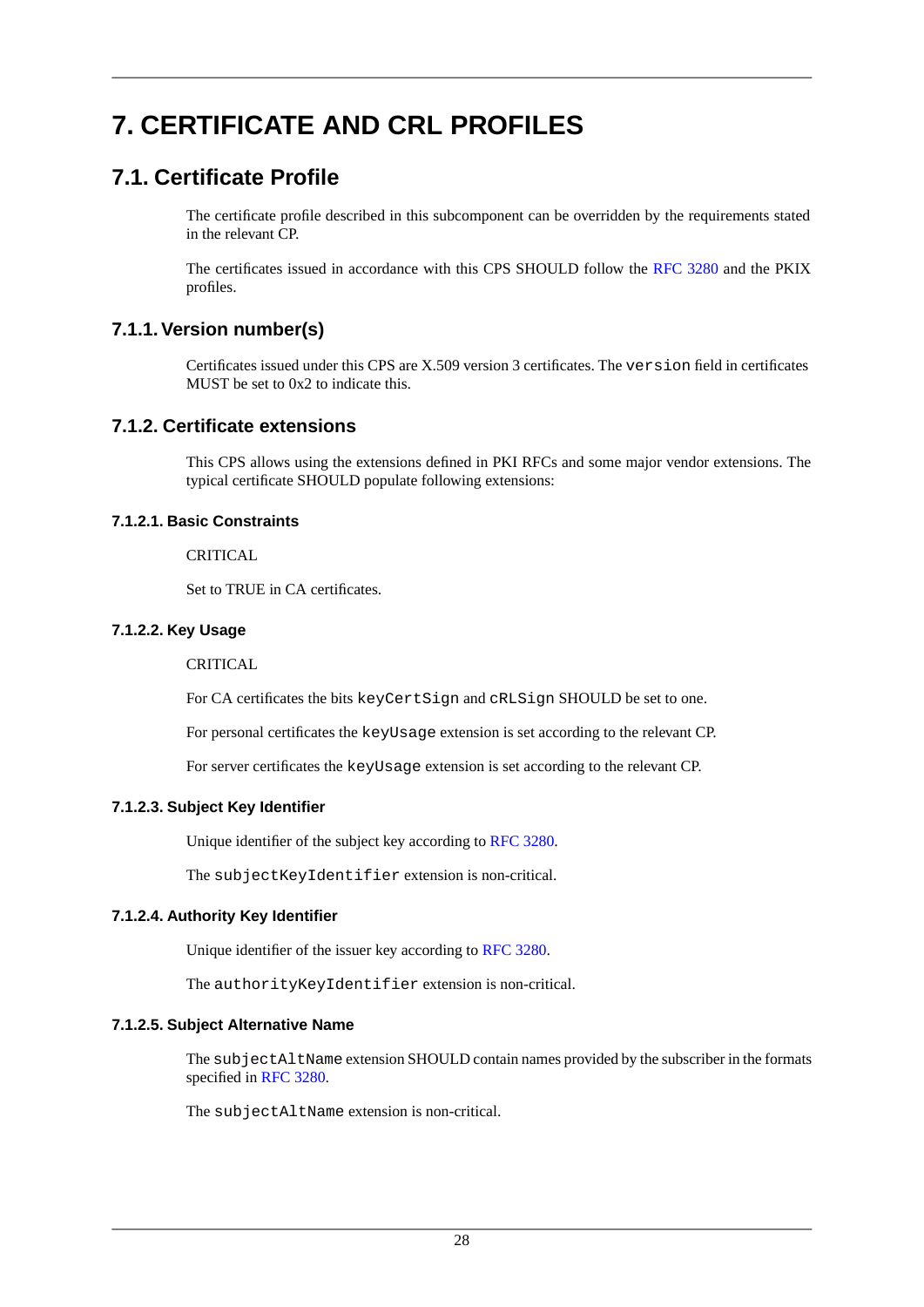#### **7.1.2.6. CRL Distribution Points**

<span id="page-35-0"></span>URIs of the current CRL.

<span id="page-35-1"></span>The cRLDistributionPoint extension is non-critical.

#### **7.1.2.7. Certificate Policies**

The OID of the relevant CP without any qualifiers.

<span id="page-35-2"></span>The certificatePolicies extension is non-critical.

## **7.1.3. Algorithm object identifiers**

<span id="page-35-3"></span>The CESNET CA issues certificates using following algorithms:

#### **7.1.3.1. Signature algorithms**

```
sha-1WithRSAEncryption
  \{ \text{iso}(1) \text{ member-body}(2) \text{ us}(840) \text{ rsadsi}(113549) \text{ pkc}(1) \text{ pkc}-1(1) \text{ 5} \}
```
### **7.1.3.2. Subject public key algorithms**

```
rsaEncryption
{ iso(1) member-body(2) us(840) rsadsi(113549) pkcs(1) 1 }
```
## **7.1.4. Name forms**

<span id="page-35-7"></span><span id="page-35-6"></span>See [Section 3.1.1](#page-16-2).

## **7.1.5. Name constraints**

<span id="page-35-8"></span>No stipulation.

## **7.1.6. Certificate policy Object Identifier**

<span id="page-35-9"></span>The certificates issued under this CPS SHOULD populate the the certificatePolicies extension with the OID of the relevant CP without any qualifiers.

## **7.1.7. Usage of Policy Constraints extension**

<span id="page-35-10"></span>No stipulation.

## **7.1.8. Policy qualifiers syntax and semantics**

The certificates issued under this CPS SHOULD NOT use the policy qualifiers.

## **7.1.9. Processing semantics for the critical certificate policy extension**

No stipulation.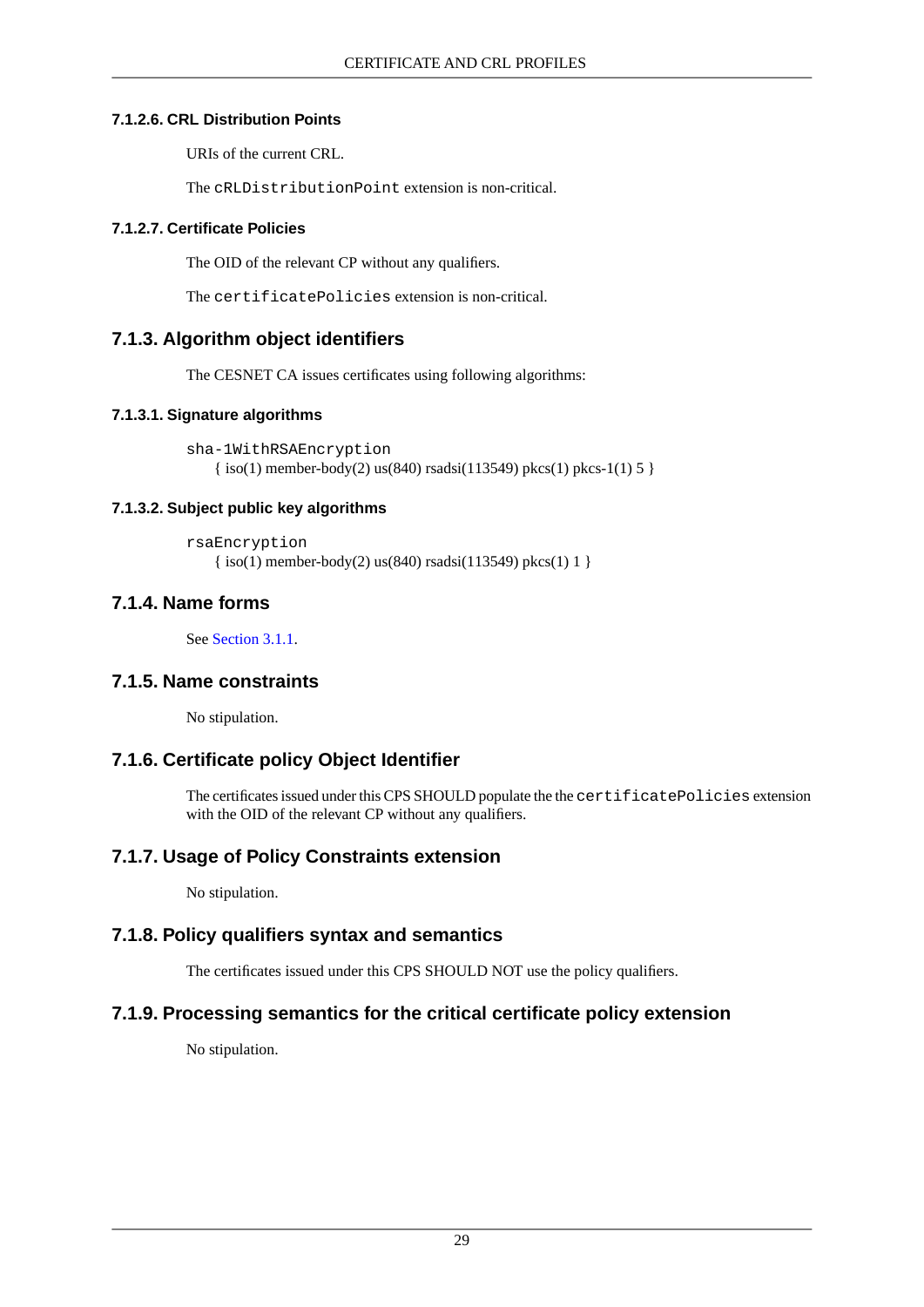## <span id="page-36-1"></span><span id="page-36-0"></span>**7.2. CRL Profile**

## **7.2.1.Version number(s)**

<span id="page-36-2"></span>CRLs issued by the CESNET CA are version X.509 version2 CRLs. This is indicated by setting the version field in the CRL to value of 1.

## **7.2.2. CRL and CRL entry extensions**

<span id="page-36-3"></span>Following CRL and CRL entry extensions are used:

#### **7.2.2.1. Authority Key Identifier**

<span id="page-36-4"></span>Unique identifier of the issuer key according to [RFC 3280](#page-39-4).

The authorityKeyIdentifier extension is non-critical.

### **7.2.2.2. CRL Number**

<span id="page-36-5"></span>Monotonically increasing sequence number for each CRL issued by the CA according to [RFC 3280.](#page-39-4)

The cRLNumber extension is non-critical.

#### **7.2.2.3. CRL Reason Code**

The revocation reason code as specified in [RFC 3280.](#page-39-4)

The reasonCode CRL entry extension is non-critical.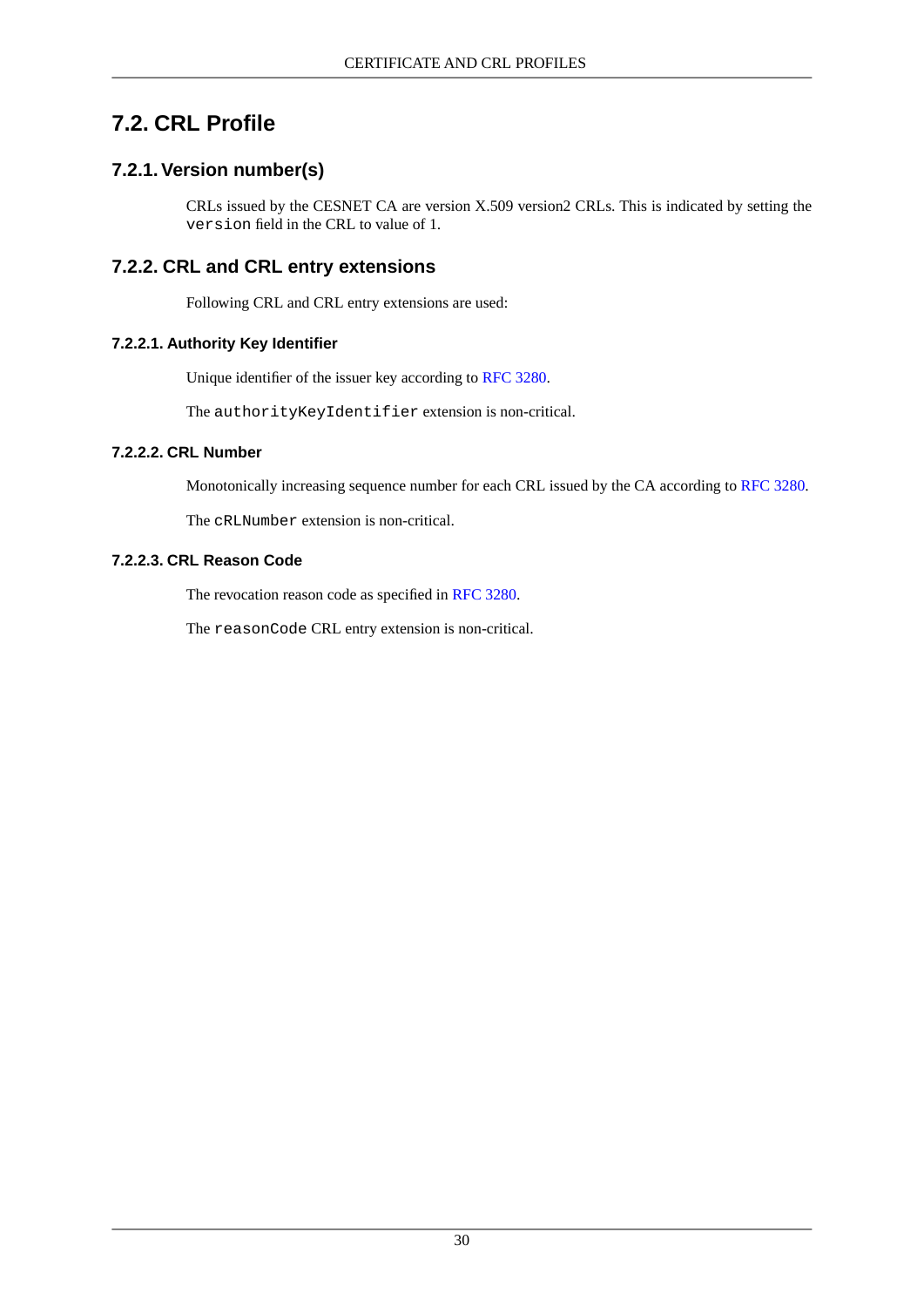# <span id="page-37-1"></span><span id="page-37-0"></span>**8. SPECIFICATION ADMINISTRATION**

## **8.1. Specification change procedures**

Suggested changes to this CPS MUST be communicated to the contact person (see [Section 1.4\)](#page-8-3).

The significance of the change is evaluated by the CESNET CA. If the change is determined to influence the trust procedures of relying parties and/or cooperating CAs, the CESNET CA MUST assign a new OID to the modified CPS.

Minor editorial or typographical changes to this CPS MAY be made without approval.

<span id="page-37-2"></span>All changes MUST be communicated to the interested parties. See [Section 8.2.](#page-37-2)

## **8.2. Publication and notification policies**

<span id="page-37-3"></span>The CPS is published on<http://www.cesnet.cz/pki/CPS.html>.

## **8.3. CPS approval procedures**

Not applicable.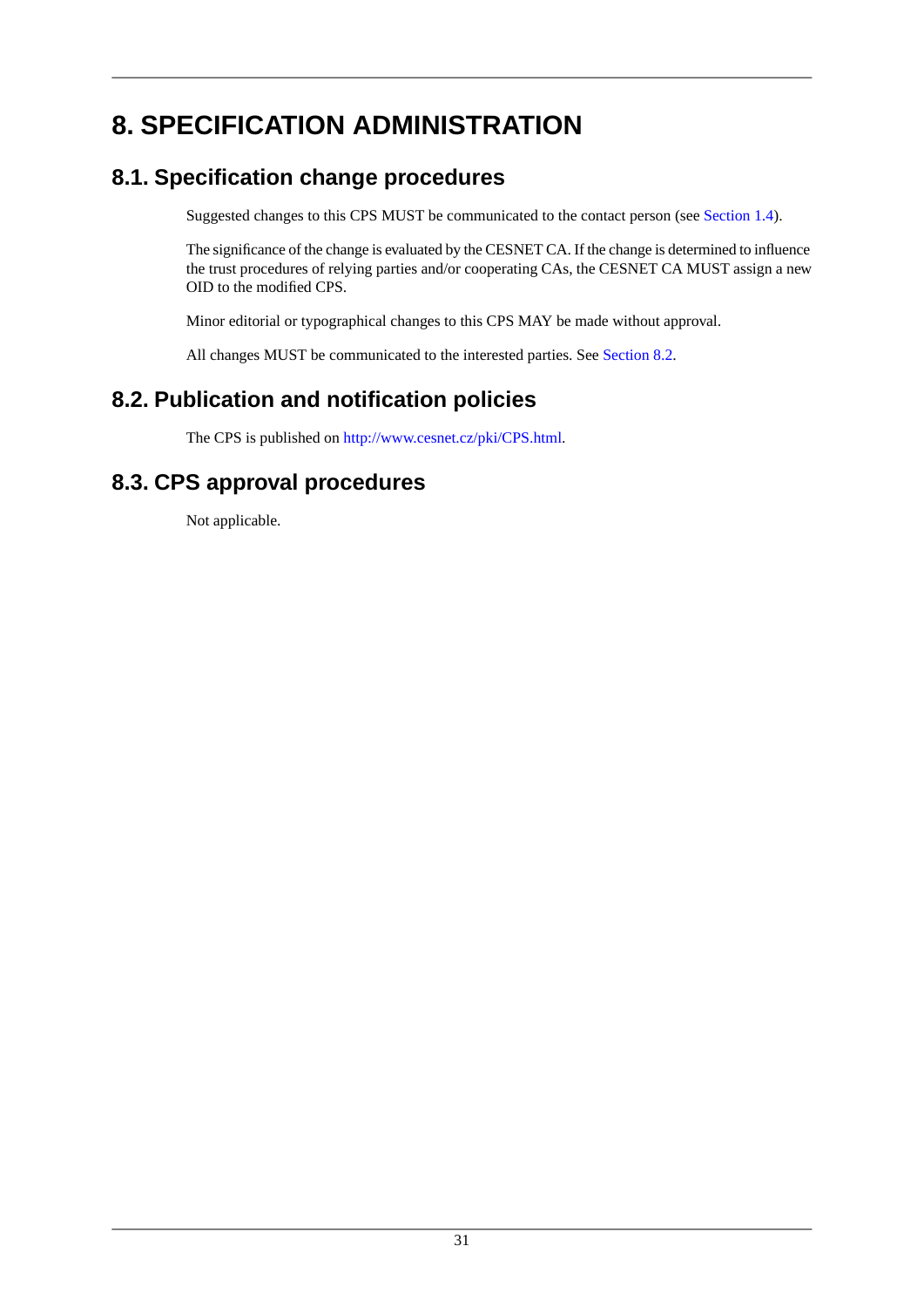# <span id="page-38-0"></span>**Glossary**

<span id="page-38-1"></span>

| Certificate subject                          | The entity (person, organization, or server) whose public key is certified in<br>the certificate.                                                                                                                                                                                                                                                                                                         |
|----------------------------------------------|-----------------------------------------------------------------------------------------------------------------------------------------------------------------------------------------------------------------------------------------------------------------------------------------------------------------------------------------------------------------------------------------------------------|
| <b>Certification Authority (CA)</b>          | An authority trusted by one or more users to create and assign public key cer-<br>tificates. Optionally the CA may create the user's keys. It is important to note<br>that the CA is responsible for the public key certificates during their whole<br>lifetime, not just for issuing them.                                                                                                               |
| <b>CA-certificate</b>                        | A certificate for one CA's public key issued by another CA.                                                                                                                                                                                                                                                                                                                                               |
| <b>Certificate policy</b>                    | A named set of rules that indicates the applicability of a certificate to a partic-<br>ular community and/or class of application with common security requirements.<br>For example, a particular certificate policy might indicate applicability of a<br>type of certificate to the authentication of electronic data interchange transac-<br>tions for the trading of goods within a given price range. |
| <b>Certification path</b>                    | An ordered sequence of certificates which, together with the public key of the<br>initial object in the path, can be processed to obtain that of the final object in<br>the path.                                                                                                                                                                                                                         |
| <b>Certification Practice State-</b><br>ment | A statement of the practices which a certification authority employs in issuing<br>certificates.                                                                                                                                                                                                                                                                                                          |
| <b>Certificate revocation list</b>           | A CRL is a time stamped list identifying revoked certificates which is signed<br>by a CA and made freely available in a public repository.                                                                                                                                                                                                                                                                |
| <b>Issuing certification authority</b>       | In the context of a particular certificate, the issuing CA is the CA that issued<br>the certificate (see also Subject certification authority).                                                                                                                                                                                                                                                           |
| <b>Public Key Certificate</b>                | A data structure containing the public key of an end entity and some other in-<br>formation, which is digitally signed with the private key of the CA which issued<br>it.                                                                                                                                                                                                                                 |
| <b>Registration authority</b>                | An entity that is responsible for identification and authentication of certificate<br>subjects, but that does not sign or issue certificates (i.e., an RA is delegated<br>certain tasks on behalf of a CA).                                                                                                                                                                                               |
| <b>Relevant CP</b>                           | The CP under which the certificate is being issued.                                                                                                                                                                                                                                                                                                                                                       |
| <b>Relying party</b>                         | A recipient of a certificate who acts in reliance on that certificate and/or digital<br>signatures verified using that certificate. In this document, the terms "certificate<br>user" and "relying party" are used interchangeably.                                                                                                                                                                       |
| <b>Subject certification authority</b>       | In the context of a particular CA-certificate, the subject CA is the CA whose<br>public key is certified in the certificate                                                                                                                                                                                                                                                                               |
| Subscriber                                   | In the case of certificates issued to resources (such as web servers), the person<br>responsible for the certificate for that resource. For certificates issued to indi-<br>viduals, same as certificate subject.                                                                                                                                                                                         |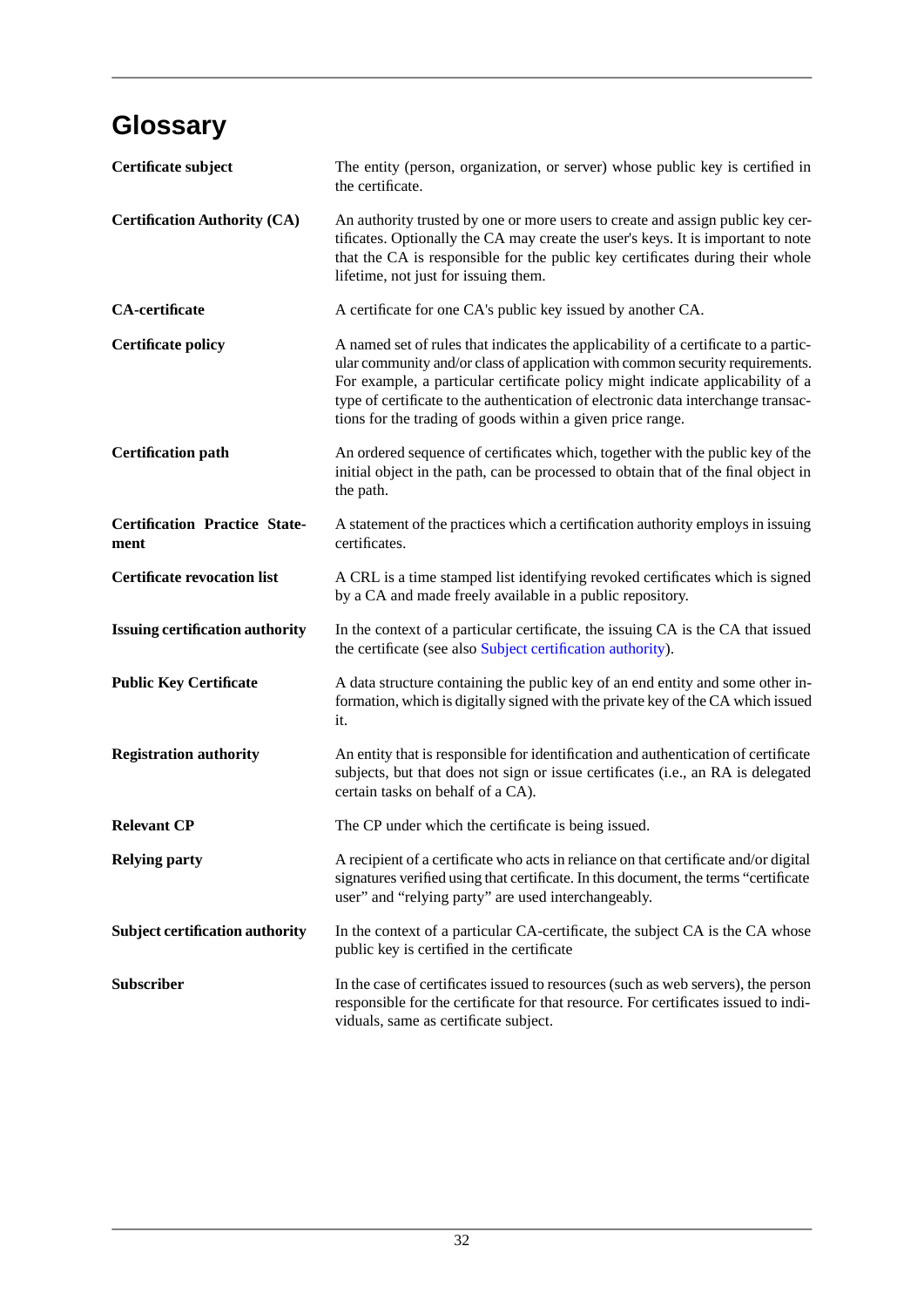## <span id="page-39-0"></span>**References**

<span id="page-39-7"></span>[EuroPKI] *EuroPKI Certificate Policy : VERSION 1.1 (DRAFT 4)*. October 2000.<http://www.europki.org/ca/root/>.

<span id="page-39-5"></span>[RFC 791] *Internet Protocol*. J. Postel. RFC 791. September 1981.

- <span id="page-39-6"></span>[RFC 822] *Standard for the format of ARPA Internet text messages*. D. Crocker. RFC 822. August 1992.
- <span id="page-39-8"></span>[RFC 1034] *Domain Names - Concepts and Facilities*. P. Mockapetris. RFC 1034. November 1987.
- <span id="page-39-2"></span>[RFC 1883] *Internet Protocol, Version 6 (IPv6) Specification*. S. Deering and R. Hinden. RFC 1883. December 1995.
- <span id="page-39-9"></span>[RFC 2119] *Key words for use in RFCs to Indicate Requirement Levels*. S. Bradner. RFC 2119. March 1997.
- <span id="page-39-4"></span>[RFC 2314] *PKCS #10 : Certification Request Syntax Version 1.5*. B. Kaliski. RFC 2314. February 1993.
- <span id="page-39-1"></span>[RFC 3280] *Internet X.509 Public Key Infrastructure Certificate and Certificate Revocation List (CRL) Profile*. R. Housley, W. Polk, W. Ford, and D. Solo. RFC 3280. April 2002.
- <span id="page-39-3"></span>[RFC 2527] *Internet X.509 Public Key Infrastructure : Certificate Policy and Certification Practices Framework*. S. Chokhani and W. Ford. RFC 2527. March 1999.
- [X.501] *ITU-T Recommendation X.501 Information technology Open Systems Interconnection The Directory: Models*.